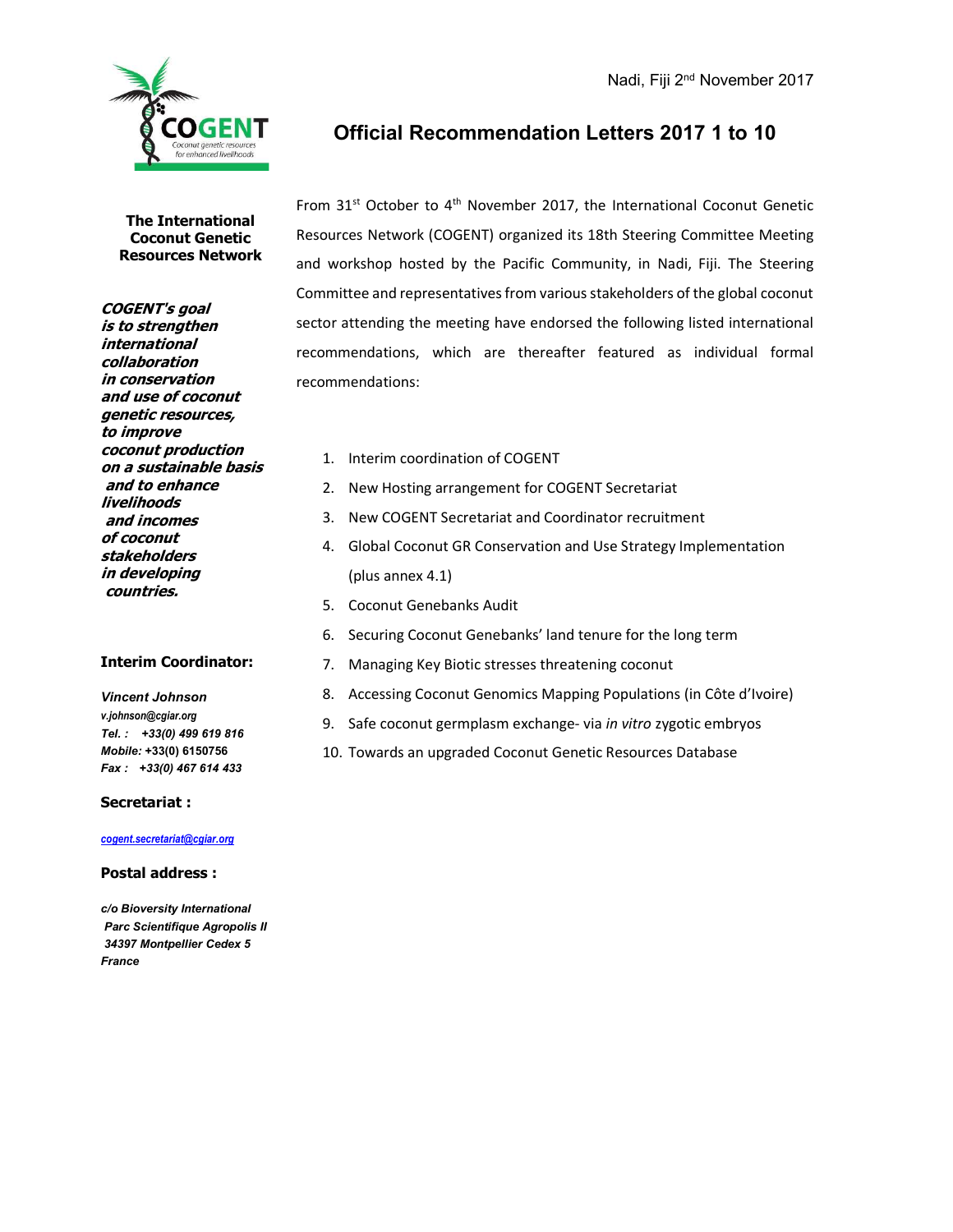

# Official Recommendation Letter n°2017-1 Interim coordination of COGENT

From  $31^{st}$  October to  $4^{th}$  November 2017, the International Coconut Genetic Resources Network (COGENT) organized its 18th Steering Committee Meeting and workshop hosted by the Pacific Community, in Nadi, Fiji. The Steering Committee and representatives from various stakeholders of the global coconut sector attending the meeting have endorsed the following international recommendation.

Considering:

- The possibility of a new Secretariat hosting arrangement being established
- The importance of the existing MoAs between Bioversity International (Bioversity hereafter), FAO (the Treaty) and the host governments of the 5 ICGs
- The importance safeguarding and preserving the data stored within the CGRD
- The importance of implementing the Global Strategy for the conservation and use of coconut genetic resources

COGENT recommends that, until a new hosting arrangement has been established:

- 1. Bioversity will consider continuing fulfilling its role for up to 12 months as interim COGENT Secretariat Host, until the new hosting arrangement under APCC is established and a new coordinator is appointed, provided that funding can be made available
- 2. A dedicated staff member from Bioversity continues to fulfil the role of interim coordinator
- 3. Financial partners (donors) provide Bioversity with funding to support an ongoing interim COGENT Coordination, in the absence of Bioversity having sufficient resources to fund such an interim hosting
- 4. In addition to point 3, Bioversity considering providing a proportion of inkind hosting support
- 5. CIRAD will continue, and SPC and other regional organisations begin to provide technical assistance in accordance with any MoAs that are bilaterally signed.
- 6. Even when a new hosting arrangement is established, Bioversity will separately consider how to transfer its ICG obligations under the CBD and Treaty.

Vincent Johnson Dr Lalith Perera, Bioversity International, France CRI, Sri Lanka

The COGENT Interim Coordinator, COGENT Chairman (2014-2017)

COGENT's goal is to strengthen international collaboration in conservation and use of coconut genetic resources, to improve coconut production on a sustainable basis and to enhance livelihoods and incomes of coconut stakeholders in developing countries.

### Interim Coordinator:

Vincent Johnson v.johnson@cgiar.org Tel. : +33(0) 499 619 816 Mobile: +33(0) 6150756 Fax : +33(0) 467 614 433

#### Secretariat :

cogent.secretariat@cgiar.org

Postal address :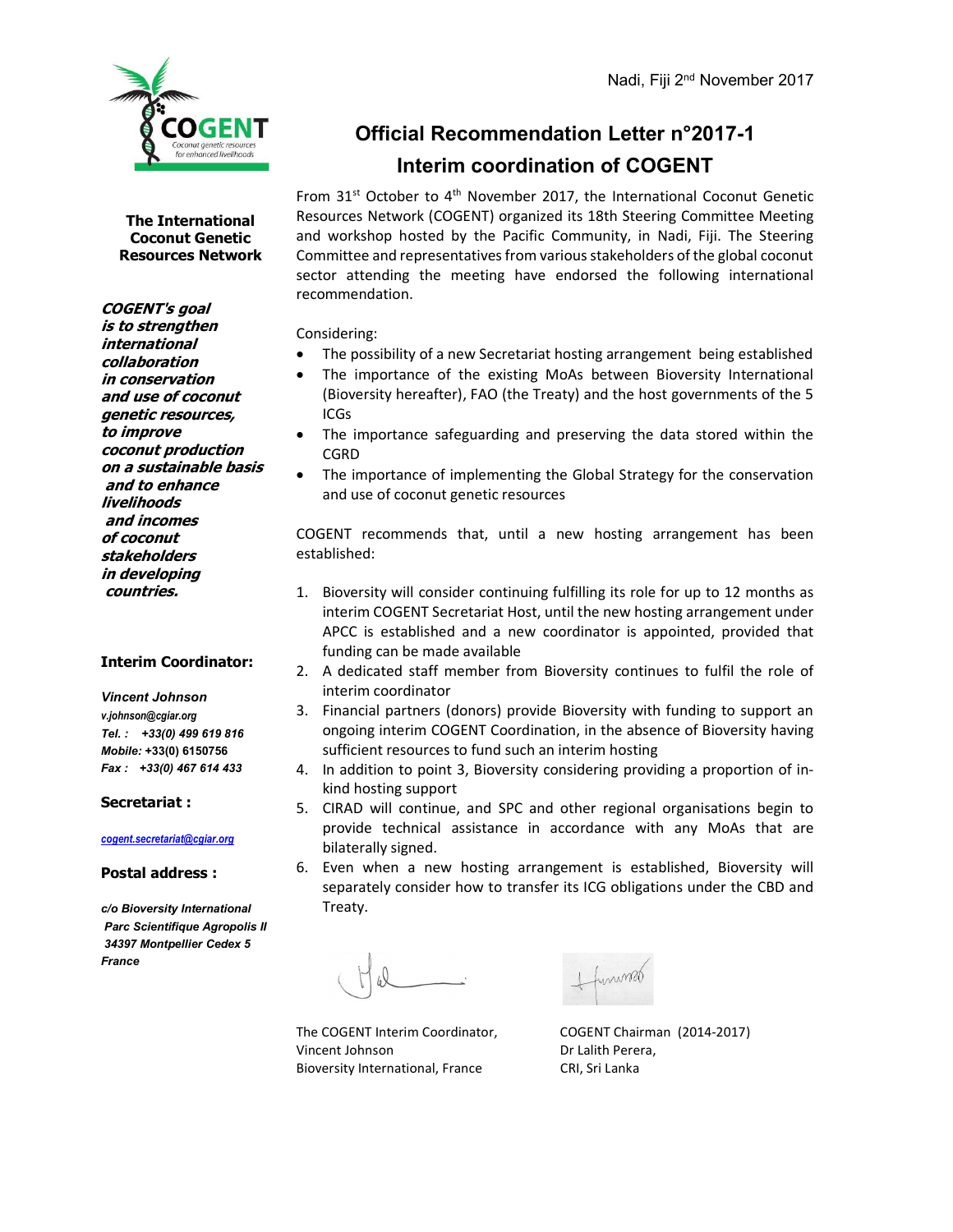

## Official Recommendation Letter n°2017-2

## New Hosting arrangement for COGENT Secretariat

From  $31^{st}$  October to  $4^{th}$  November 2017, the International Coconut Genetic Resources Network (COGENT) organized its 18th Steering Committee Meeting and workshop hosted by the Pacific Community, in Nadi, Fiji. The Steering Committee and representatives from various stakeholders of the global coconut sector attending the meeting have endorsed the following international recommendation.

#### Considering:

- Bioversity no longer has sufficient resources to continue hosting the COGENT Secretariat
- Recent CGIAR and Bioversity strategic realignments
- Bioversity does not possess the required core competences in coconut research

COGENT recommends that:

- 1. APCC provides hosting for the COGENT Secretariat, according to agreed contractual conditions in the attached annex
- 2. The new hosting arrangement embraces the global reach required to equitably embrace all five of the COGENT subnetworks
- 3. The ICGs' mandate will become the responsibility of the COGENT hosting organisation as soon as the transfer from Bioversity is complete
- 4. CIRAD will continue, and SPC and other regional organisations begin to provide technical assistance in accordance with any MoAs that are bilaterally signed.
- 5. Even when a new hosting arrangement is established, Bioversity will separately consider how to transfer its ICG obligations under the CBD and Treaty.

Vincent Johnson Dr Lalith Perera, Bioversity International, France CRI, Sri Lanka

The COGENT Interim Coordinator, COGENT Chairman (2014-2017)

COGENT's goal is to strengthen international collaboration in conservation and use of coconut genetic resources, to improve coconut production on a sustainable basis and to enhance livelihoods and incomes of coconut stakeholders in developing countries.

#### Interim Coordinator:

Vincent Johnson v.johnson@cgiar.org Tel. : +33(0) 499 619 816 Mobile: +33(0) 6150756 Fax : +33(0) 467 614 433

#### Secretariat :

cogent.secretariat@cgiar.org

#### Postal address :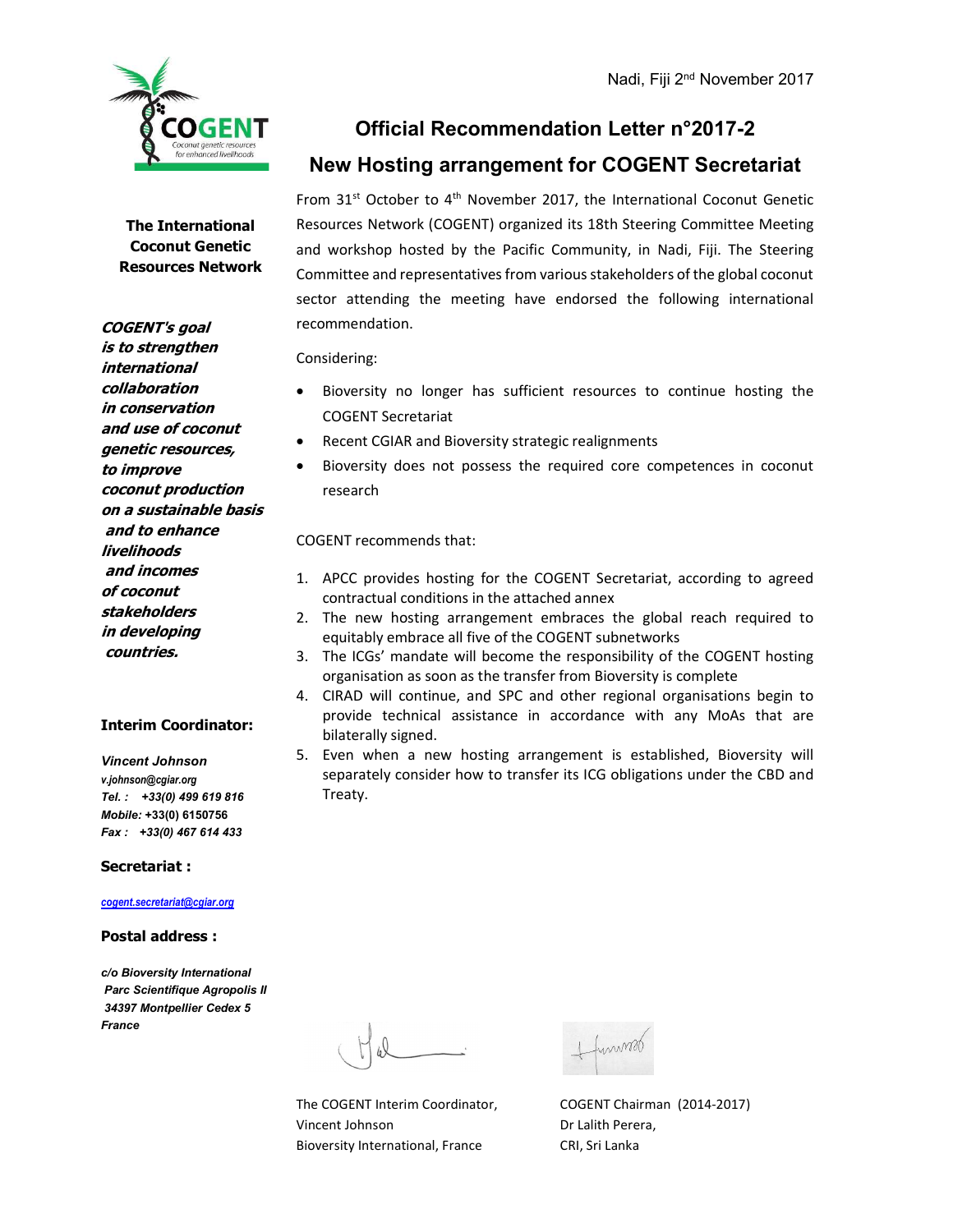

# Official Recommendation Letter n°2017-3 New COGENT Secretariat and Coordinator recruitment

The International Coconut Genetic Resources Network

COGENT's goal is to strengthen international collaboration in conservation and use of coconut genetic resources, to improve coconut production on a sustainable basis and to enhance livelihoods and incomes of coconut stakeholders in developing countries.

### Interim Coordinator:

Vincent Johnson v.johnson@cgiar.org Tel. : +33(0) 499 619 816 Mobile: +33(0) 6150756 Fax : +33(0) 467 614 433

#### Secretariat :

cogent.secretariat@cgiar.org

Postal address :

c/o Bioversity International Parc Scientifique Agropolis II 34397 Montpellier Cedex 5 France

From  $31^{st}$  October to  $4^{th}$  November 2017, the International Coconut Genetic Resources Network (COGENT) organized its 18th Steering Committee Meeting and workshop hosted by the Pacific Community, in Nadi, Fiji. The Steering Committee and representatives from various stakeholders of the global coconut sector attending the meeting have endorsed the following international recommendation.

Considering:

- that a new Global Strategy for the effective conservation and better use of coconut genetic resources (the Strategy) has just been released,
- the need to implement the Strategy at the global level over the next 10 years,
- the need to reinforce the capacity of the COGENT Secretariat to support the Network in implementing the Strategy
- that a new COGENT hosting arrangement has been identified and agreed upon by the proposed host and the COGENT SC

COGENT recommends that:

- 1. The new hosting arrangement for COGENT secretariat follows the agreed 2014 recommendation 1, regarding strengthening COGENT
- 2. The new Coordinator's position be recruited by an open advertisement, jointly drafted by the new Host and the COGENT chair, and hired within the Hosting arrangement by the COGENT Chair and a senior host representative.
- 3. The new Secretariat host involves the COGENT Steering Committee in the choice of the COGENT coordinator. The COGENT coordinator should be a senior researcher preferably working in the field of genetic resources conservation and breeding. The Coordinator should be appointed as a full time position, ideally should be supported by a full time assistant and a full time research officer
- 4. A fundraising strategy and process be developed by the Secretariat and the country-members, via a fundraising taskforce to increase capacity for securing funds from the CGIAR research programs (CRPs) through the new Host and from other donors, funding agencies and governments
- 5. COGENT promotes more collaboration between research institutes from member-countries
- 6. The new host representative and the Global Crop Diversity Trust to systematically participate in the crucial biennial SC Meeting
- 7. Annual work plan and budget with financial reporting be prepared during SC meetings

unimat

Vincent Johnson Dr Lalith Perera, Bioversity International, France CRI, Sri Lanka

The COGENT Interim Coordinator, COGENT Chairman (2014-2017)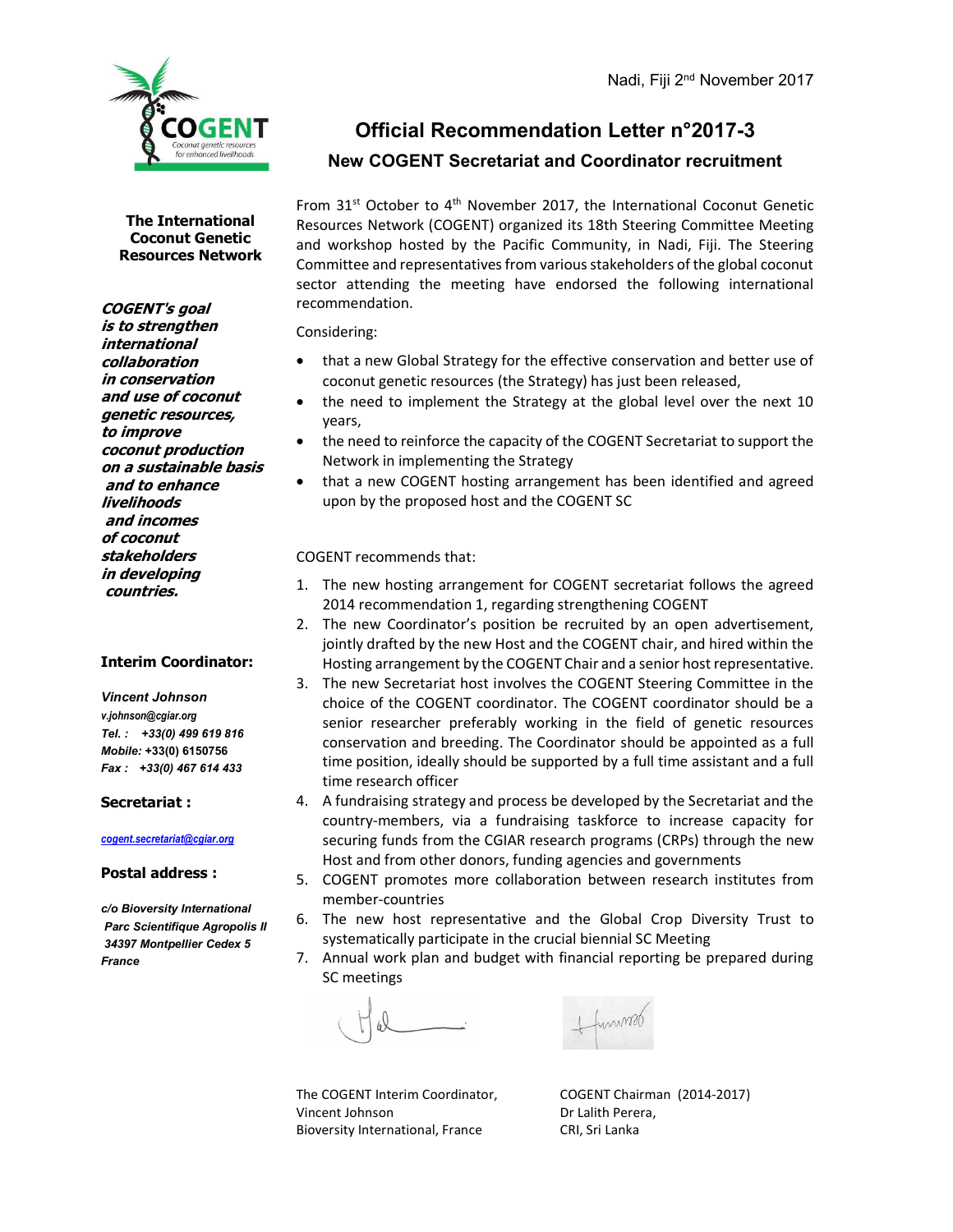

# Official Recommendation Letter n°2017-4 Strategy Implementation

From 31<sup>st</sup> October to 4<sup>th</sup> November 2017, the International Coconut Genetic Resources Network (COGENT) organized its 18th Steering Committee Meeting and workshop hosted by the Pacific Community, in Nadi, Fiji. The Steering Committee and representatives from various stakeholders of the global coconut sector attending the meeting have endorsed the following international recommendation.

Considering:

- 8. that a new Global Strategy for the effective conservation and better use of coconut genetic resources (the Strategy) has just been released
- 9. the need to implement the Strategy at the global level over the next 10 years
- 10. the need for resources to implement the Strategy

### COGENT recommends:

- 1. revising the ITAGs' composition (teams and leaders) and nature (adding ITAGs if a new thematic area is deemed appropriate), and agreed by due process
- 2. A COGENT Strategy Implementation taskforce (SIT) is established, by remote voting, composed of the ITAG leaders, the COGENT Coordinator, Chair and Vice-chair, along with representatives of the ICGs and external observers
- 3. ITAG teams will develop appropriate sections of the strategy implementation timeline and budget for those activities relevant to their thematic area, and with reference to the work plan developed by Dr Bourdeix (see annex 4.1), and updating this in the process within the next 3- 6 months after the ITAGs leaders have been appointed
- 4. A fundraising task force is established and proposals developed via the ITAG team task force (essentially ITAG team members and COGENT Secretariat)
- 5. Implementing the Strategy according to finalised timeline and budget (point 3 above) over the next 10 years and beyond
- 6. SIT managing the monitoring and evaluation of Strategy implementation, including mid-term review and 10- year evaluation with external evaluators
- 7. Planning for Strategy implementation beyond the 10-year time frame
- 8. In implementing the strategy, ITAG and their leaders will be interlinked where appropriate

funnos

The COGENT Interim Coordinator, COGENT Chairman (2014-2017) Vincent Johnson Dr Lalith Perera, Bioversity International, France CRI, Sri Lanka

COGENT's goal is to strengthen international collaboration in conservation and use of coconut genetic resources, to improve coconut production on a sustainable basis and to enhance livelihoods and incomes of coconut stakeholders in developing countries.

### Interim Coordinator:

Vincent Johnson v.johnson@cgiar.org Tel. : +33(0) 499 619 816 Mobile: +33(0) 6150756 Fax : +33(0) 467 614 433

#### Secretariat :

#### cogent.secretariat@cgiar.org

### Postal address :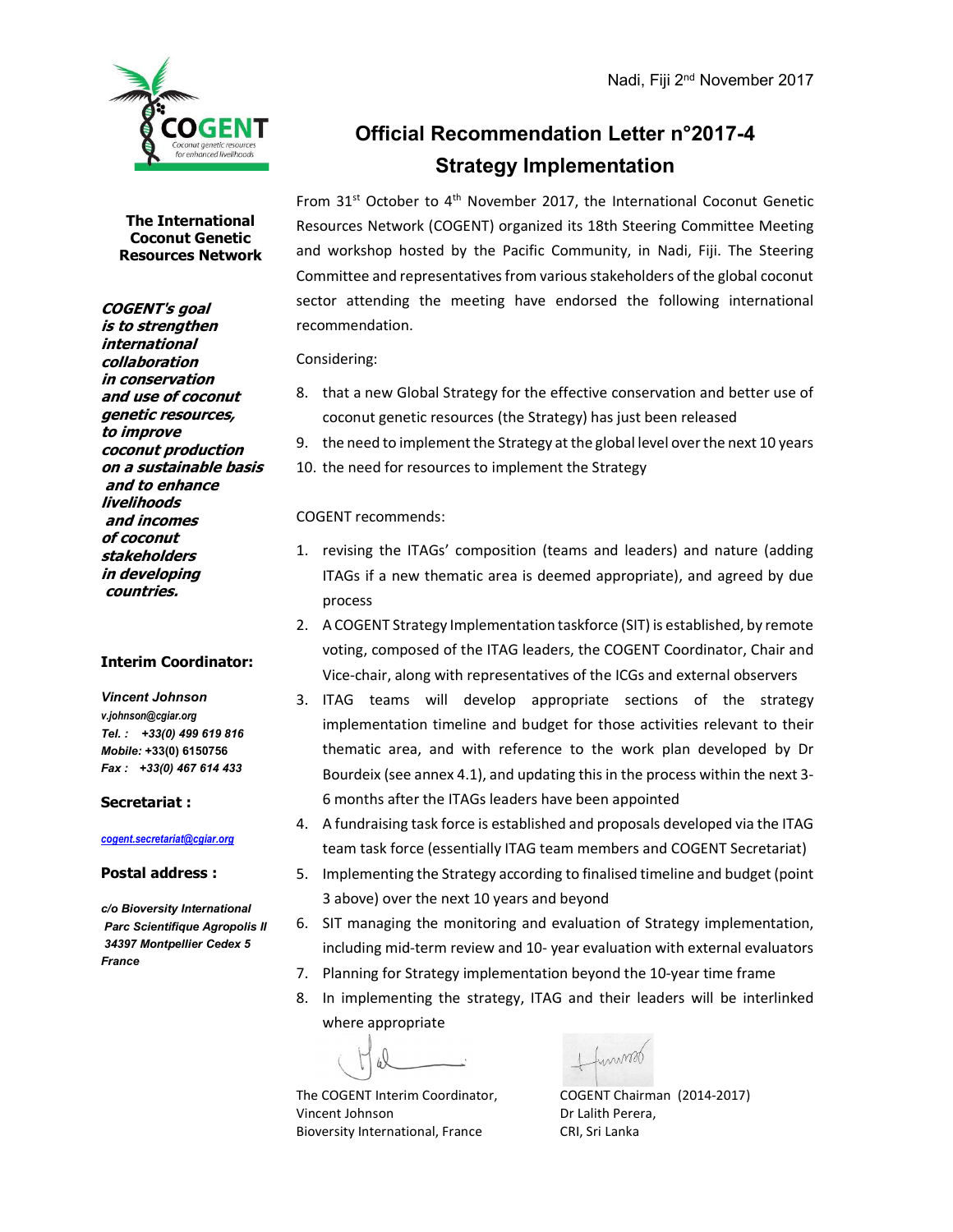

# Official Recommendation Letter n°2017-5 Genebanks Audit

From  $31^{st}$  October to  $4^{th}$  November 2017, the International Coconut Genetic Resources Network (COGENT) organized its 18th Steering Committee Meeting and workshop hosted by the Pacific Community, in Nadi, Fiji. The Steering Committee and representatives from various stakeholders of the global coconut sector attending the meeting have endorsed the following international recommendation.

Considering:

- 11. that a new Global Strategy for the effective conservation and better use of coconut genetic resources (the Strategy) has just been released,
- 12. the need to implement the Strategy at the global level over the next 10 years
- 13. the need to share good or best practices for benchmarking
- 14. the need to develop effective genebank management guidelines and standards
- 15. The need to ensure effective and meaningful levels of germplasm exchange

COGENT recommends:

- 9. Elaborating the Terms of Reference for a genebanks audit
- 10. Establishing an audit team composed of external conservation and breeding experts
- 11. The audit team implementing a comprehensive audit of international and targeted national genebanks, within the first two years from signing the COGENT Secretariat hosting agreement

Interim Coordinator:

Vincent Johnson v.johnson@cgiar.org Tel. : +33(0) 499 619 816 Mobile: +33(0) 6150756 Fax : +33(0) 467 614 433

#### Secretariat :

#### cogent.secretariat@cgiar.org

#### Postal address :

c/o Bioversity International Parc Scientifique Agropolis II 34397 Montpellier Cedex 5 France



The COGENT Interim Coordinator, COGENT Chairman (2014-2017) Vincent Johnson Dr Lalith Perera, Bioversity International, France CRI, Sri Lanka

COGENT's goal is to strengthen international collaboration

in conservation and use of coconut genetic resources, to improve coconut production on a sustainable basis and to enhance livelihoods and incomes of coconut stakeholders in developing countries.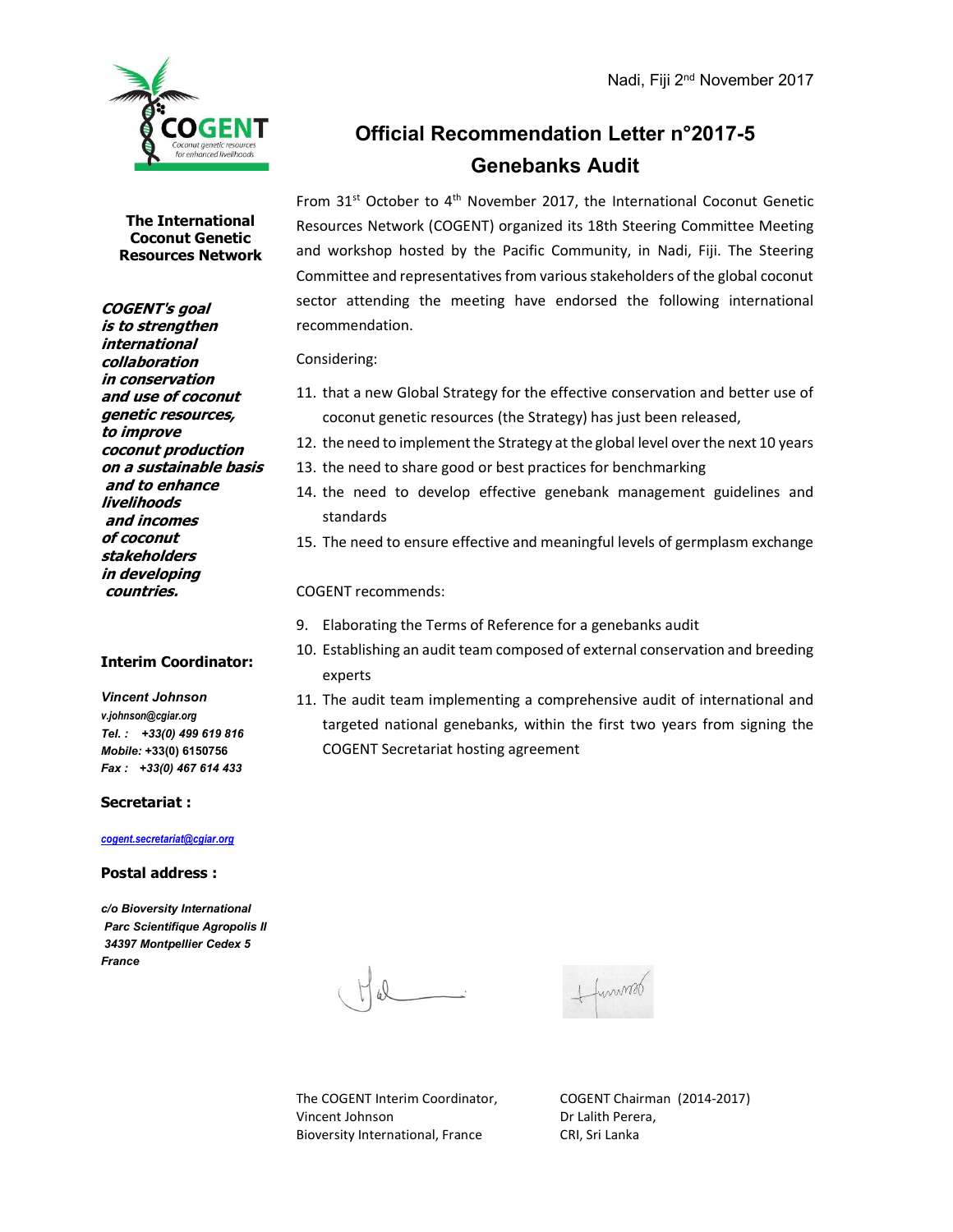

COGENT's goal is to strengthen international collaboration in conservation and use of coconut genetic resources,

to improve

coconut production on a sustainable basis and to enhance livelihoods and incomes of coconut stakeholders in developing countries.

# Official Recommendation Letter n°2017-6 Securing Genebanks' land tenure for the long term

From  $31^{st}$  October to  $4^{th}$  November 2017, the International Coconut Genetic Resources Network (COGENT) organized its 18th Steering Committee Meeting and workshop hosted by the Pacific Community, in Nadi, Fiji. The Steering Committee and representatives from various stakeholders of the global coconut sector attending the meeting have endorsed the following international recommendation.

Considering:

- 16. The increasing threats from urbanisation, industrialisation, changes in landuse, and land-grabbing
- 17. The need for coconut genetic resources to be conserved in perpetuity

COGENT recommends:

- 12. Reviewing the land-tenure status of all the existing coconut genebanks, and giving priority to the ICGs
- 13. That land ownership should remain in the hands of the genebank's host government, and is protected in law

#### Interim Coordinator:

Vincent Johnson v.johnson@cgiar.org Tel. : +33(0) 499 619 816 Mobile: +33(0) 6150756 Fax : +33(0) 467 614 433

#### Secretariat :

cogent.secretariat@cgiar.org

#### Postal address :

c/o Bioversity International Parc Scientifique Agropolis II 34397 Montpellier Cedex 5 France

The COGENT Interim Coordinator, COGENT Chairman (2014-2017) Vincent Johnson Dr Lalith Perera, Bioversity International, France CRI, Sri Lanka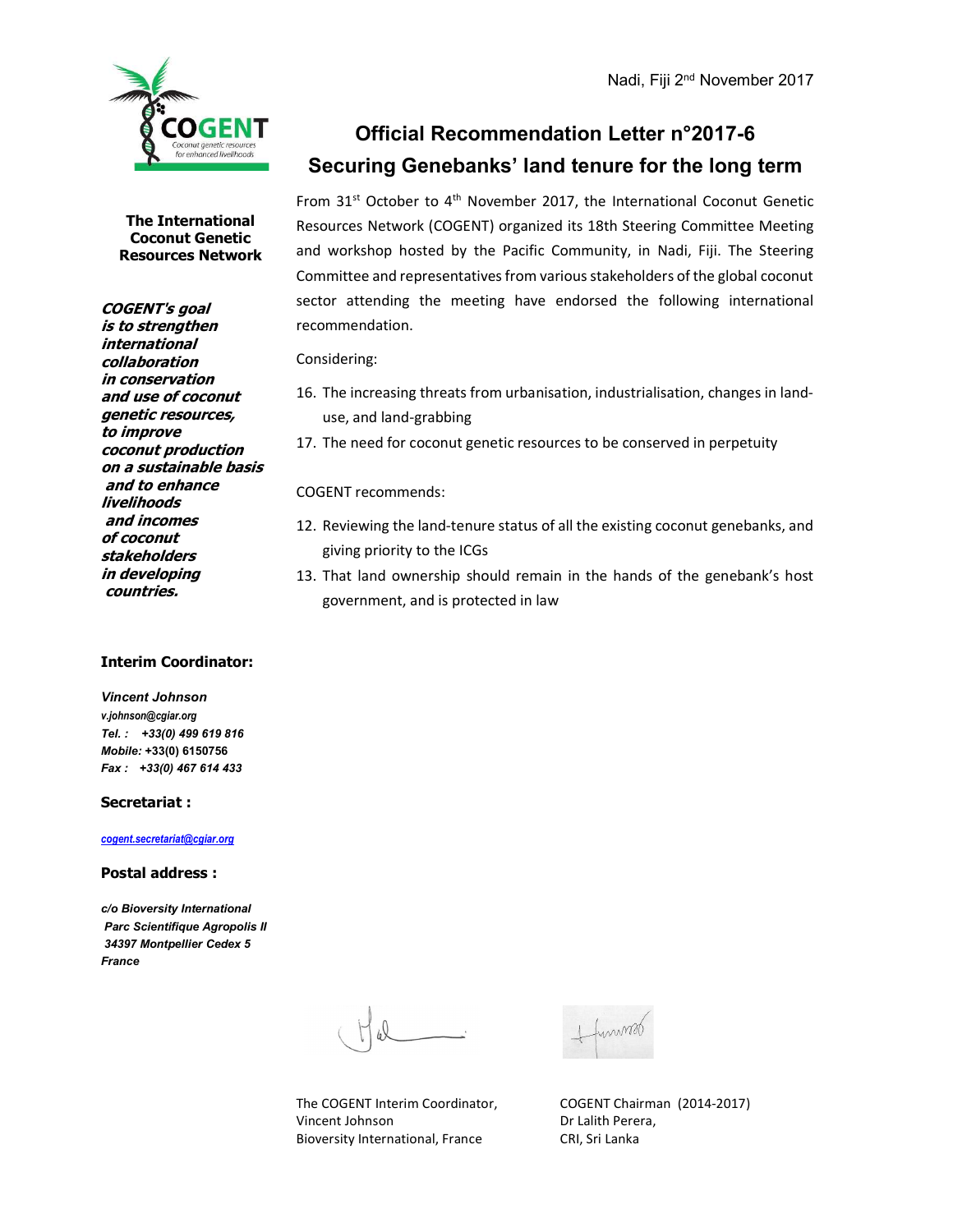

# Official Recommendation Letter n°2017-7 Biotic stress management

From  $31^{st}$  October to  $4^{th}$  November 2017, the International Coconut Genetic Resources Network (COGENT) organized its 18th Steering Committee Meeting and workshop hosted by the Pacific Community, in Nadi, Fiji. The Steering Committee and representatives from various stakeholders of the global coconut sector attending the meeting have endorsed the following international recommendation.

Considering:

- That coconut germplasm and diversity is increasingly threatened by a range of biotic stresses, especially key pest and diseases, such as Rhinoceros beetle and phytoplasmas
- The increasing demand for coconut and the senility and declining productivity of coconut stands worldwide

COGENT recommends that:

- 18. Gene banks monitor their collections for pest and diseases
- 19. The Phytopathology ITAG develops an action plan for addressing the threats from phytoplasmas, Lethal Yellowing Disease (LYD) and other regionally important pathogens, including Coconut Rhinoceros Beetle (CRB), linked to coconut germplasm exchange and use

The International Coconut Genetic Resources Network

COGENT's goal is to strengthen international collaboration in conservation and use of coconut genetic resources, to improve coconut production on a sustainable basis and to enhance livelihoods and incomes of coconut stakeholders in developing countries.

### Interim Coordinator:

Vincent Johnson v.johnson@cgiar.org Tel. : +33(0) 499 619 816 Mobile: +33(0) 6150756 Fax : +33(0) 467 614 433

#### Secretariat :

#### cogent.secretariat@cgiar.org

#### Postal address :

c/o Bioversity International Parc Scientifique Agropolis II 34397 Montpellier Cedex 5 France

The COGENT Interim Coordinator, COGENT Chairman (2014-2017) Vincent Johnson Dr Lalith Perera, Bioversity International, France CRI, Sri Lanka

innmot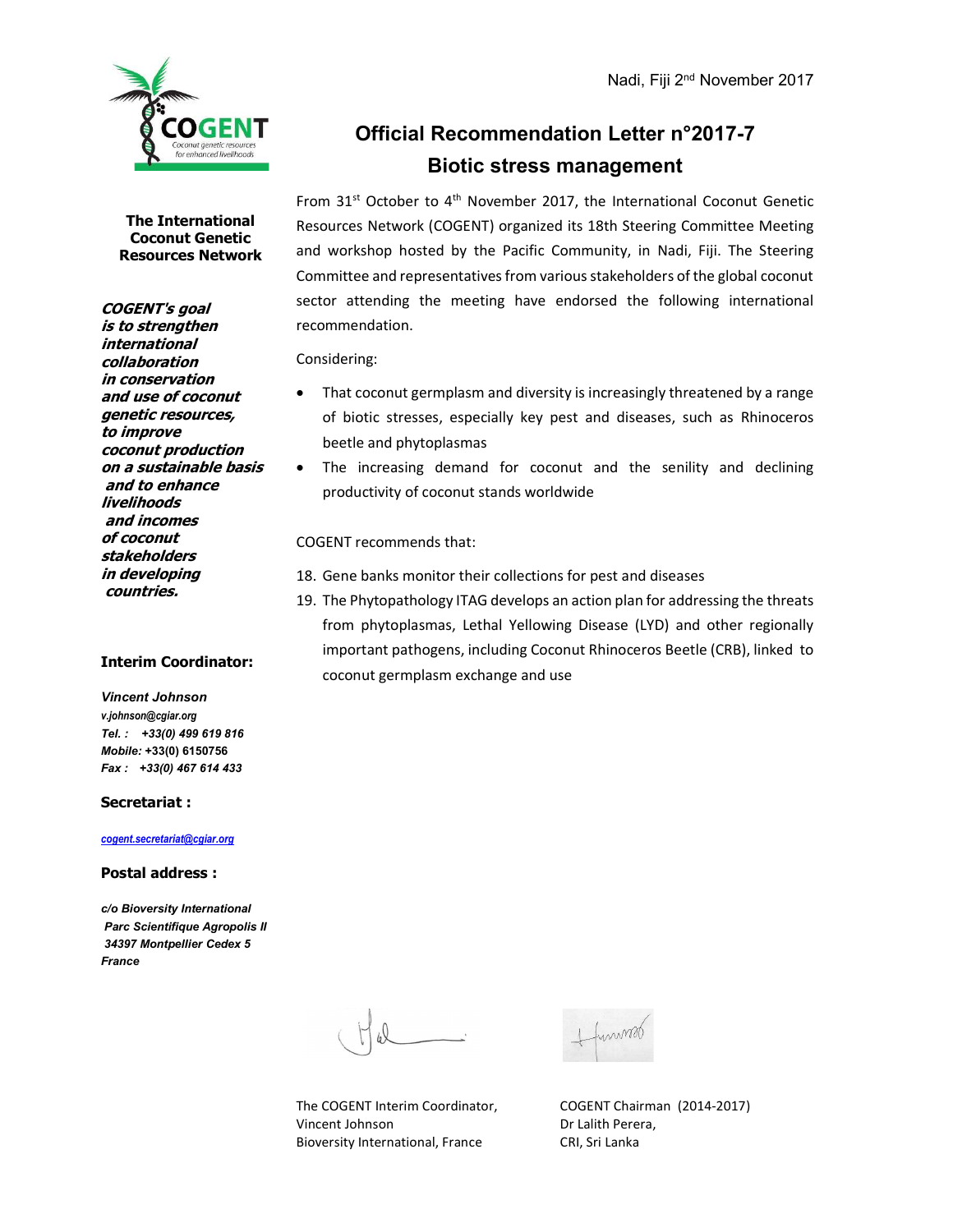

COGENT's goal is to strengthen international collaboration in conservation and use of coconut genetic resources,

to improve

coconut production on a sustainable basis and to enhance livelihoods and incomes of coconut stakeholders in developing countries.

# Official Recommendation Letter n°2017-8 Accessing Mapping Populations

From  $31^{st}$  October to  $4^{th}$  November 2017, the International Coconut Genetic Resources Network (COGENT) organized its 18th Steering Committee Meeting and workshop hosted by the Pacific Community, in Nadi, Fiji. The Steering Committee and representatives from various stakeholders of the global coconut sector attending the meeting have endorsed the following international recommendation.

Considering that:

- 14. Many research teams from member-countries have shown interest in coconut genomics, ranging from coconut genome de novo sequencing and marker-assisted selection through to transcriptomics.
- 15. The progress in conventional breeding is hindered by the relatively low nut production and the long generation time in coconut.
- 16. Genomics studies will help to more effectively address crucial aspects of coconut breeding, such as disease resistance, genetic inheritance of the two kinds of dwarfism existing within the species, and the genetic components for high yielding varieties.

COGENT recommends:

- 1. Encouraging efforts in genomics research for the benefit of the whole coconut community
- 2. Delivering genomics tools and scientific advances as a public good to maximize the benefits for the coconut community
- 3. Considering as a main actor the COGENT international thematic group on coconut genomics. This group will develop a work plan gathering new initiatives in genome sequencing and the design of new coconut genomics tools
- 4. More collaborative projects between Côte d'Ivoire and other COGENT member countries are needed to make the best use of the mapping population

Interim Coordinator:

Vincent Johnson v.johnson@cgiar.org Tel. : +33(0) 499 619 816 Mobile: +33(0) 6150756 Fax : +33(0) 467 614 433

#### Secretariat :

cogent.secretariat@cgiar.org

#### Postal address :

Vincent Johnson Dr Lalith Perera, Bioversity International, France CRI, Sri Lanka

The COGENT Interim Coordinator, COGENT Chairman (2014-2017)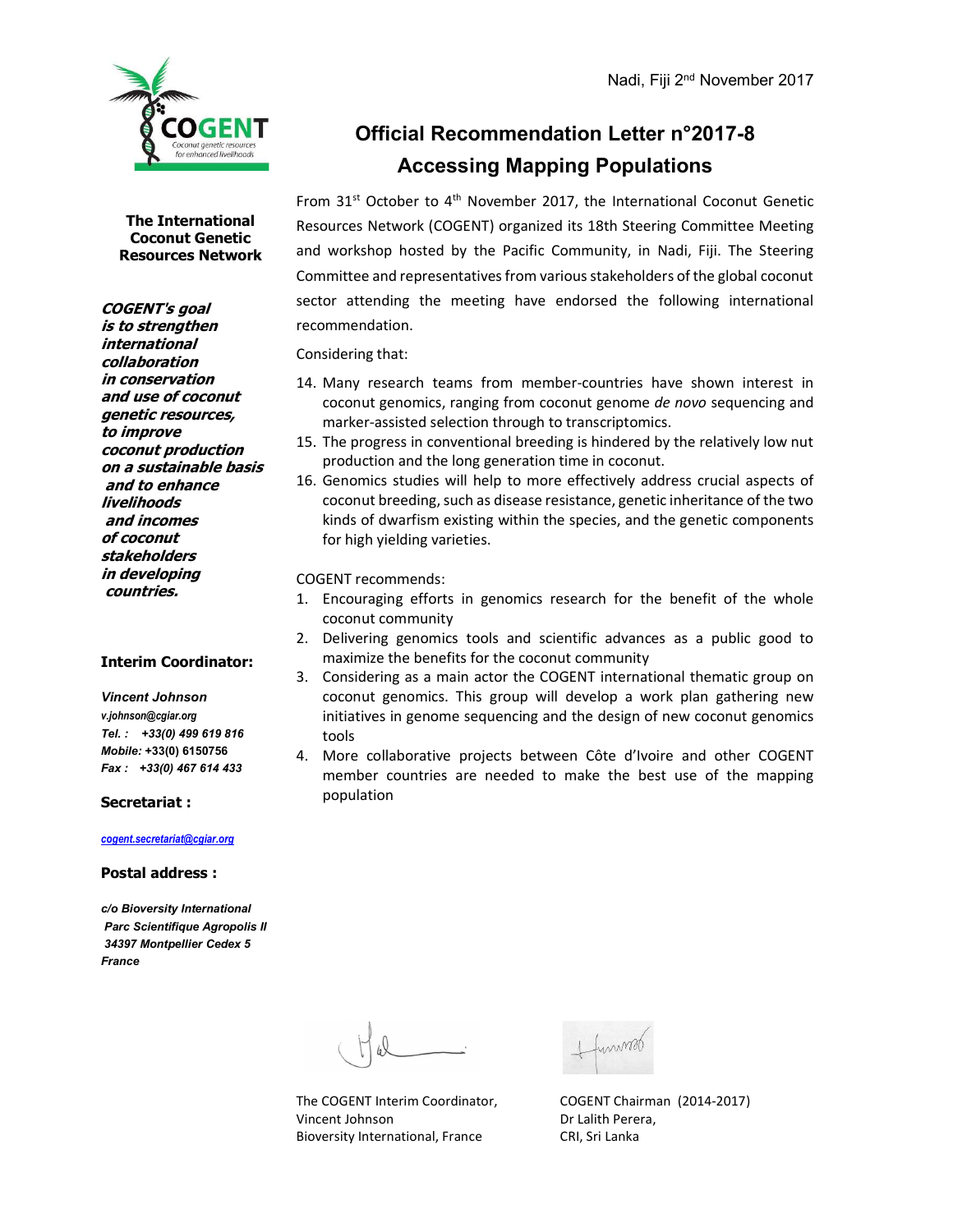

# Official Recommendation Letter n°2017-9 Safe germplasm exchange- in vitro zygotic embryos

The International Coconut Genetic Resources Network

COGENT's goal is to strengthen international collaboration in conservation and use of coconut genetic resources, to improve coconut production on a sustainable basis and to enhance livelihoods and incomes of coconut stakeholders in developing countries.

#### Interim Coordinator:

Vincent Johnson v.johnson@cgiar.org Tel. : +33(0) 499 619 816 Mobile: +33(0) 6150756 Fax : +33(0) 467 614 433

Secretariat :

#### cogent.secretariat@cgiar.org

#### Postal address :

c/o Bioversity International Parc Scientifique Agropolis II 34397 Montpellier Cedex 5 France

From  $31^{st}$  October to  $4^{th}$  November 2017, the International Coconut Genetic Resources Network (COGENT) organized its 18th Steering Committee Meeting and workshop hosted by the Pacific Community, in Nadi, Fiji. The Steering Committee and representatives from various stakeholders of the global coconut sector attending the meeting have endorsed the following international recommendation.

Considering:

- 1. The relevance of germplasm exchange as one of the priorities of ICGs and the importance of this activity for research, increasing diversity and genetic improvement in the receiving countries
- 2. The low success rate of exchanging germplasm as zygotic embryos experienced so far
- 3. The increasing phytosanitary restrictions due to the pests and diseases that affect different countries in the world including where the ICGs are located

#### COGENT recommends:

- 1. Evaluating the exchange of germplasm from ICGs as plantlets (derived from in vitro zygotic embryo germination) in containers subject in vitro conditions throughout shipment and the corresponding survival of the plantlets during and beyond acclimatization in the receiving country.
- 2. To evaluate the possibility of cryopreservation of embryogenic callus as a basis for the establishment of an alternative of in vitro-cryo-ICG

The COGENT Interim Coordinator, COGENT Chairman (2014-2017) Vincent Johnson Dr Lalith Perera, Bioversity International, France CRI, Sri Lanka

mmood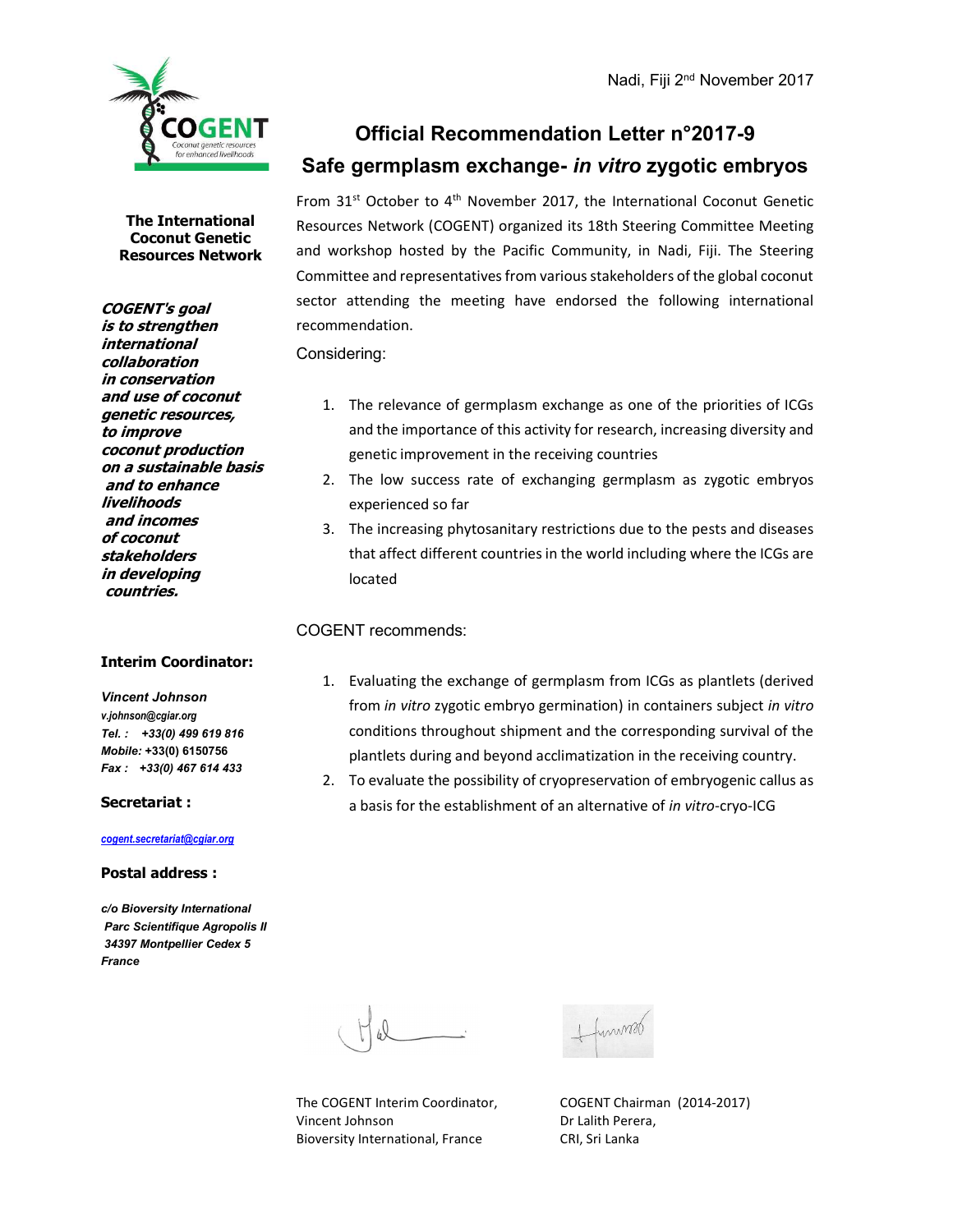

## Official Recommendation Letter n°2017-10 Towards an upgraded Coconut Genetic Resources Database

From  $31^{st}$  October to  $4^{th}$  November 2017, the International Coconut Genetic Resources Network (COGENT) organized its 18th Steering Committee Meeting and workshop hosted by the Pacific Community, in Nadi, Fiji. The Steering Committee and representatives from various stakeholders of the global coconut sector attending the meeting have endorsed the following international recommendation.

Considering that:

- 1. The present Coconut Genetic Resources Database (CGRD) software was created in 1992 and is becoming obsolete
- 2. Sharing Passport and Characterisation data between COGENT countries is the only way to have a global appraisal of the Status of Ex situ coconut conservation and make visible COGENT conservation efforts
- 3. The database is an important communication tool, which may help to develop large international project and obtain funding

COGENT recommends:

- 1. CGRD Software be upgraded and linked with national genebanks' and webbased databases
- 2. The communications ITAG develop proposals for a) upgrading software in point 1, and b) developing a farmers' planting material and variety database that has the potential to link to the upgraded CGRD
- 3. The international coconut descriptors to be revised
- 4. The wider use of the most modern survey and mapping tools to assist in the above initiatives

Secretariat :

#### cogent.secretariat@cgiar.org

#### Postal address :

c/o Bioversity International Parc Scientifique Agropolis II 34397 Montpellier Cedex 5 France



COGENT's goal is to strengthen international collaboration in conservation and use of coconut genetic resources, to improve coconut production on a sustainable basis and to enhance

livelihoods and incomes of coconut stakeholders in developing countries.

Interim Coordinator:

Vincent Johnson v.johnson@cgiar.org Tel. : +33(0) 499 619 816 Mobile: +33(0) 6150756 Fax : +33(0) 467 614 433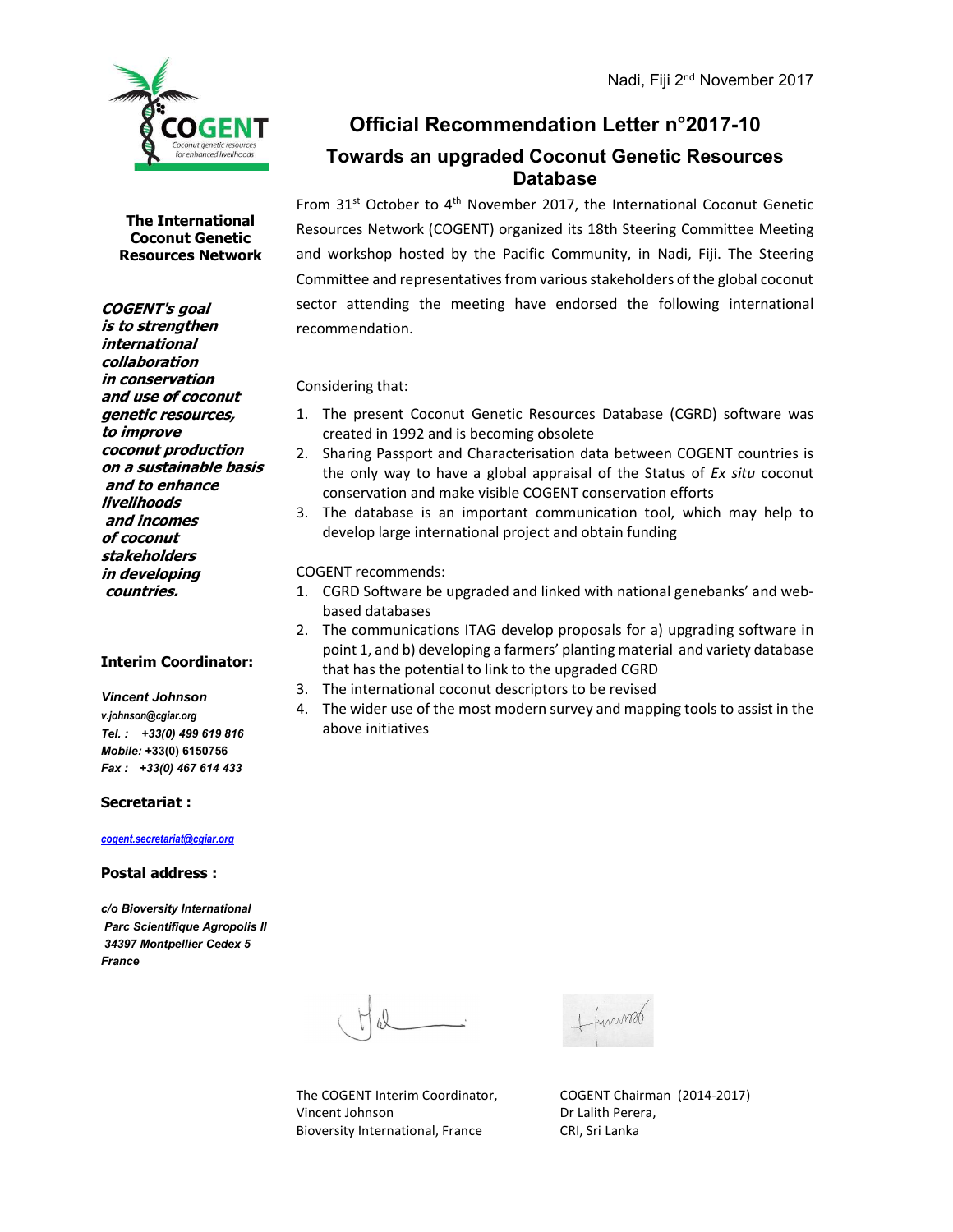## Annex 4.1 « our plans » Table of actions to be undertaken according to recommendations for implementing the Global Strategy

COGENT Secretariat, R. Bourdeix, 7st December 2013, Appended by VB Johnson to COGENT SC recommendation 4 during 18th SC meeting, Fiji, November 2017

## (CONFIDENTIAL- draft version, just to start thinking with COGENT representatives and contributors of the strategy)

Note: it is proposed to the international system to devote a yearly endowment fund of \$US 500,000 to global coconut conservation. This fund is included is the column "recurrent Indicative budget". Many projects, the budget of which also appears in "one time executive budget" could also be developed using this yearly endowment fund, depending on its amount.

| Colours codes                                                                                            |                                         |
|----------------------------------------------------------------------------------------------------------|-----------------------------------------|
| Feasibility studies                                                                                      | <b>Geographical Information Systems</b> |
| Field studies and plantings in ex situ<br>genebanks<br>(with part of breeding trials in farmer's fields) | Germplasm Information system            |
| Laboratory studies                                                                                       | Genomics                                |
| Socio-economic and<br>ethno-biology<br>studies                                                           |                                         |
| Communication actions                                                                                    |                                         |
| Other                                                                                                    |                                         |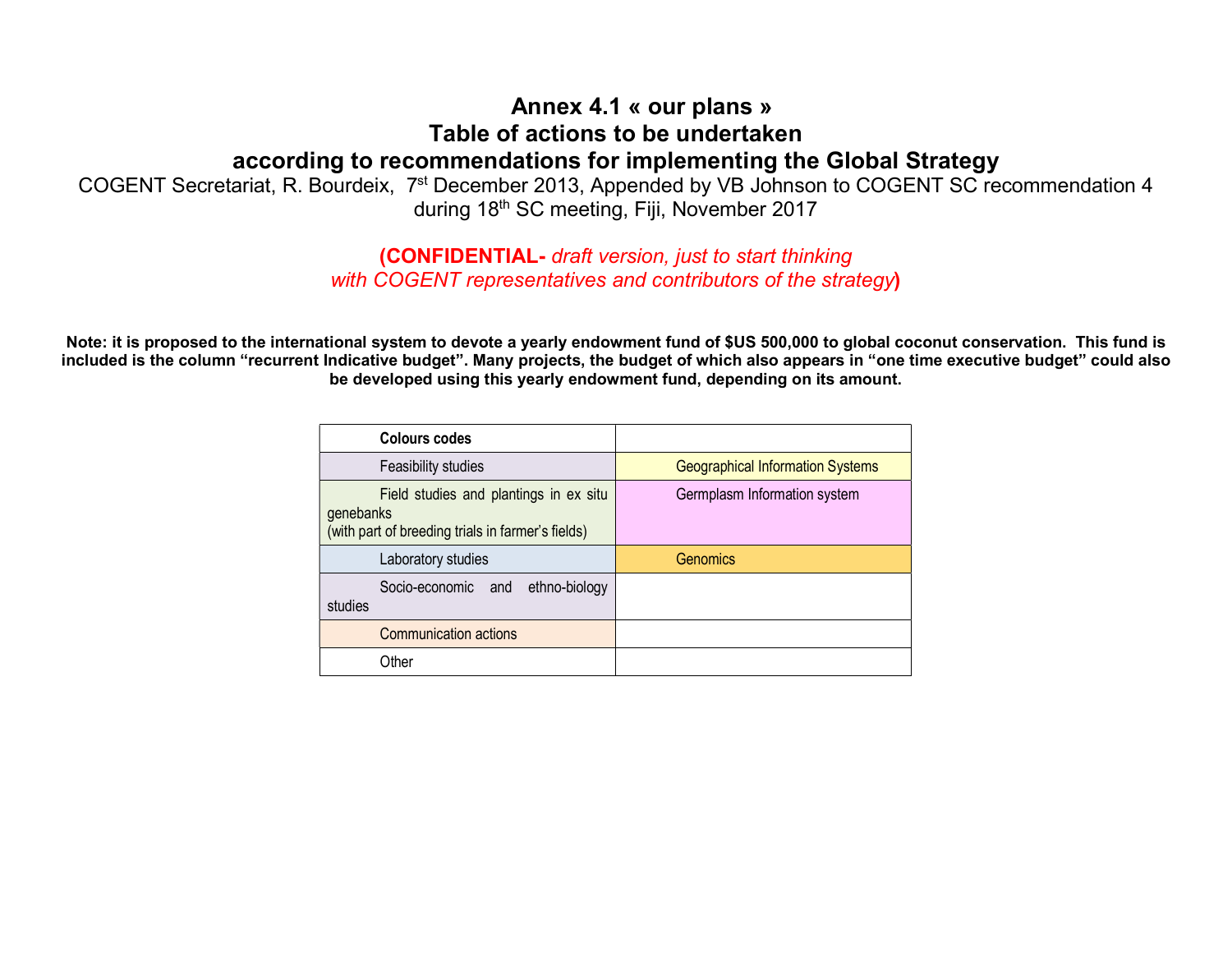| <b>Section</b> | Prio-<br>rity  | <b>Project title</b>                                                                                                                            | <b>Project description</b>                                                                                                                | <b>Time</b><br>scale                    | One<br>time<br>indicative<br>executive<br><b>Budget</b> | <b>Recurrent</b><br><b>Indicative</b><br>budget<br><b>KUSD</b> |                |
|----------------|----------------|-------------------------------------------------------------------------------------------------------------------------------------------------|-------------------------------------------------------------------------------------------------------------------------------------------|-----------------------------------------|---------------------------------------------------------|----------------------------------------------------------------|----------------|
| 3.1.3          | $\mathbf{1}$   | Equipment and<br>training for video making in<br><b>COGENT</b> genebanks                                                                        | 15 genebanks, a video camera and a<br>microphone in each, and short training on video<br>making for a curator or a communication officer. | $2015 -$<br>2016                        | 52                                                      | $\mathbf{0}$                                                   |                |
| 3.1.3          | 2 <sup>1</sup> | Video making at<br><b>COGENT Secretariat</b>                                                                                                    | See proposed list of videos in section<br>3.1.3 - Will try to make Media channels cover<br>part of this budget.                           | $2014 -$<br>2018                        | 30                                                      | $\mathbf{0}$                                                   | $\overline{2}$ |
| 3.1.3          | $\mathbf{1}$   | Communication<br>assistant for COGENT                                                                                                           | Cost will depend on the location of the<br>COGENT Secretariat, from 20 to 50 KUSD per<br>year.                                            | Recurrent                               | $\mathbf{0}$                                            | 50                                                             | $\overline{3}$ |
| 3.1.3          | $\mathbf{1}$   | Develop<br>a<br>communication strategy<br>encouraging<br>local<br>for<br>stakeholders to be more<br>involved in supplying<br>quality germplasm. | Posters and videos, in link with section<br>3.7.2                                                                                         | 2016-<br>2018                           | 10                                                      | $\mathbf{0}$                                                   |                |
| 3.1.3          | $\overline{2}$ | Socioeconomic<br>study how to integrate<br>coconut conservation in<br>landscaping of<br>public<br>tourism<br>places<br>and<br>locations         | 10 countries, 10 internships                                                                                                              | $2015 -$<br>2020                        | 100                                                     | $\Omega$                                                       | 6              |
| 3.1.3.         | $\overline{2}$ | Socioeconomic<br>study on branding coconut<br>products by varieties                                                                             | 3 countries, 3 products, 3 studies with<br>internships                                                                                    | 2017,<br>2019, 2021                     | 15                                                      | $\mathbf{0}$                                                   | 5              |
| 3.2.3          | $\mathbf{1}$   | Report<br>on<br>implementation of<br>the<br>Strategy                                                                                            | Once every year, always before<br>COGENT SC meetings, on leadership of<br><b>COGENT Secretariat.</b>                                      | Recurrent                               | $\mathbf{0}$                                            | $\mathbf{3}$                                                   | $\overline{7}$ |
| 3.2.3          | $\mathbf{1}$   | Updating<br>the<br>Strategy                                                                                                                     | Once every 2 years, before COGENT<br>SC meeting, on leadership of COGENT<br>Chairman, 4 \$KUS each time.                                  | 2016,<br>2018,<br>2020, 2022, 2023      | $\mathbf{0}$                                            | $\overline{2}$                                                 | 8              |
| 3.2.3          | $\mathbf{1}$   | face<br>Face<br>to<br>COGENT SC meeting                                                                                                         | One every 2 years, piggy-backing with<br>APCC meeting, 26 K\$US/meeting                                                                   | 2014,<br>2016, 2018, 2020,<br>2022,2023 | $\mathbf 0$                                             | 15                                                             | 9              |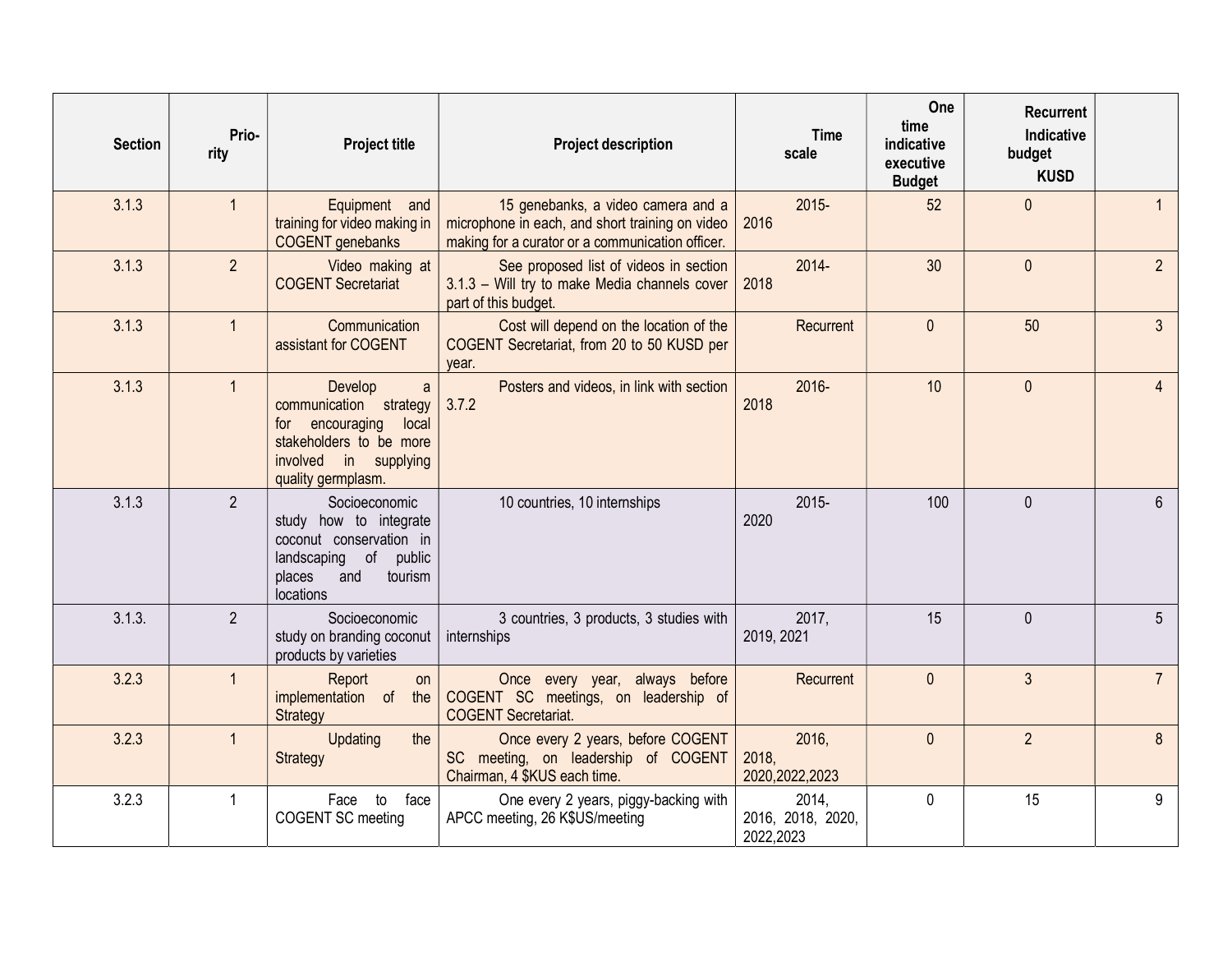| <b>Section</b> | Prio-<br>rity  | <b>Project title</b>                                                                                | <b>Project description</b>                                                                                                                  | <b>Time</b><br>scale   | One<br>time<br>indicative<br>executive<br><b>Budget</b> | Recurrent<br>Indicative<br>budget<br><b>KUSD</b> |    |
|----------------|----------------|-----------------------------------------------------------------------------------------------------|---------------------------------------------------------------------------------------------------------------------------------------------|------------------------|---------------------------------------------------------|--------------------------------------------------|----|
| 3.2.3          | $\mathbf{1}$   | Face to<br>face<br>meeting of one of the<br>seven COGENT ITAGs<br>per year                          | Choice of the ITAG will be done by<br>COGENT during SC meetings.                                                                            | 2015-<br>2023          | 0                                                       | 25                                               | 10 |
| 3.2.3          | $\mathbf{1}$   | Feasibility study<br>on creating additional<br>International genebanks in<br>SAM and SEA regions    | Visit 4 countries                                                                                                                           | 2015                   | 10                                                      | $\mathbf{0}$                                     | 11 |
| 3.2.3          | $\mathbf{1}$   | Feasibility study<br>on creating another field<br>International genebank in<br>LAC and PAC region.  | Visit 6 countries                                                                                                                           | 2015                   | 15                                                      | $\mathbf{0}$                                     | 12 |
| 3.2.3          | $\mathbf{1}$   | Feasibility study<br>of creating an International<br>field coconut genebank in<br>AIO region        | 2 Visits in Madagascar                                                                                                                      | 2015                   | 10                                                      | $\mathbf{0}$                                     | 13 |
| 3.2.3          | $\overline{2}$ | Creating<br>an<br>additional<br>International<br>field genebanks in SAM<br>and SEA regions          | Convert two national genebanks into<br>international genebanks                                                                              | $2015 -$<br>2017       | 200                                                     | $\mathbf{0}$                                     | 14 |
| 3.2.3          | $\overline{2}$ | Creating<br>an<br>International<br>additional<br>field genebanks in LAC<br>and PAC regions          | Pacific Region: convert one or two<br>national genebanks into international genebanks<br>LAC Region: create a new International<br>genebank | 2016-<br>2018          | 300                                                     | $\mathbf{0}$                                     | 15 |
| 3.2.3          | $\overline{2}$ | Creating<br>an<br>additional<br>International<br>field genebanks in AIO<br>regions                  | Create a new international genebank,<br>putatively in Madagascar                                                                            | 2016-<br>2018          | 200                                                     | $\mathbf{0}$                                     | 16 |
| 3.2.4          | $\overline{2}$ | Study on sharing<br>international<br>resources<br>genebanks<br>between<br>(accession level sharing) | Once every year, could be done by<br>COGENT secretariat and submitted to the<br>approval of COGENT SC and all COGENT<br>representatives     | Recurrent<br>from 2015 | $\mathbf 0$                                             | $\mathfrak{Z}$                                   | 17 |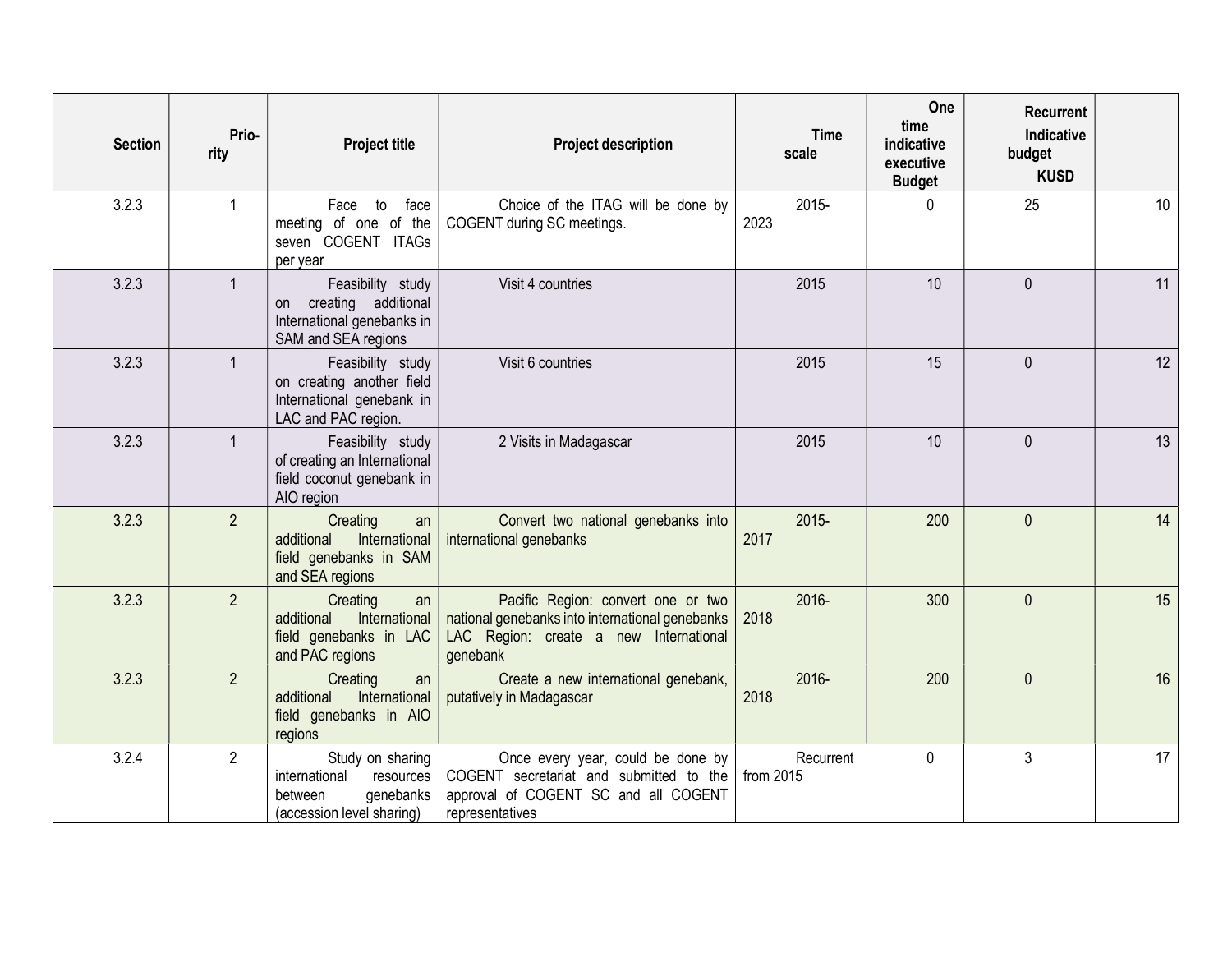| <b>Section</b> | Prio-<br>rity  | <b>Project title</b>                                                                                                                                   | <b>Project description</b>                                                                                                                                               | <b>Time</b><br>scale | One<br>time<br>indicative<br>executive<br><b>Budget</b> | <b>Recurrent</b><br>Indicative<br>budget<br><b>KUSD</b> |    |
|----------------|----------------|--------------------------------------------------------------------------------------------------------------------------------------------------------|--------------------------------------------------------------------------------------------------------------------------------------------------------------------------|----------------------|---------------------------------------------------------|---------------------------------------------------------|----|
| 3.3.1          | $\overline{2}$ | ISO certification<br>οf<br>laboratory<br>for<br>a<br>controlled pollination                                                                            | 1 country (India,<br>Côte d'Ivoire,<br>Philippines or Sri Lanka?)                                                                                                        | $2015 -$<br>2018     | 100                                                     | $\mathbf{0}$                                            | 19 |
| 3.3.1<br>3.4.2 | $\mathbf{1}$   | Socioeconomic<br>study and internships to<br>diversification<br>enhance<br>self-funding<br>of<br>and<br>genebanks and estimate<br>cost of conservation | 20 countries, MsC internship, 6 months<br>1000<br><b>USD</b><br>per<br>month)<br>at<br>5 countries, Phd Internships (3 years at 1000<br>USD per month)                   | 2014-<br>2023        | 192                                                     | $\mathbf 0$                                             | 18 |
| 3.3.2          | $\mathbf{1}$   | Study on climbing<br>techniques for securing<br>workers and extending the<br>lifespan of accessions in<br>the field.                                   | 20 countries. Selection of 2 climbing<br>techniques adapted to making hand-controlled<br>pollination, Video guidelines, and equipment for<br>3 climbers in each country. | 2016-<br>2019        | 150                                                     | $\mathbf{0}$                                            | 20 |
| 3.3.2          | $\mathbf{1}$   | Improvement of<br>the controlled pollination<br>technique                                                                                              | 2 countries. Improvement of pollination<br>bags and pollen processing.                                                                                                   | 2015                 | 30                                                      | $\mathbf 0$                                             | 21 |
| 3.3.2          | $\mathbf 1$    | Capacity building<br>for controlled pollination                                                                                                        | 20 countries. "Pollination kits" delivered<br>to 20 countries including all the equipment<br>necessary for making reliable controlled<br>pollination                     | 2015                 | 500                                                     | $\mathbf 0$                                             | 22 |
| 3.3.2          |                | Research<br>to<br>reduce the vertical growth<br>of Tall types.                                                                                         | Vietnam. 1 PhD internship                                                                                                                                                | $2015 -$<br>2018     | 36                                                      | $\mathbf{0}$                                            | 23 |
| 3.3.3          |                | Upgrade country<br>capacity and resources in<br>order to<br>successfully<br>implement the embryo<br>transfer protocol                                  | 10 countries<br>Countries must be able to receive<br>embryos or plantlets in the tubes and to grow<br>them successively in the fields.                                   | $2015 -$<br>2017     | 100                                                     | $\mathbf{0}$                                            | 24 |
| 3.3.3          |                | 250 international<br><sub>of</sub><br>transfers<br>coconut<br>cultivars and accessions                                                                 | 20 countries. Those who accept to<br>place the received germplasm on public domain<br>and which have consistent facilities for hand-                                     | 2017-<br>2023        | 250                                                     | $\mathbf{0}$                                            | 25 |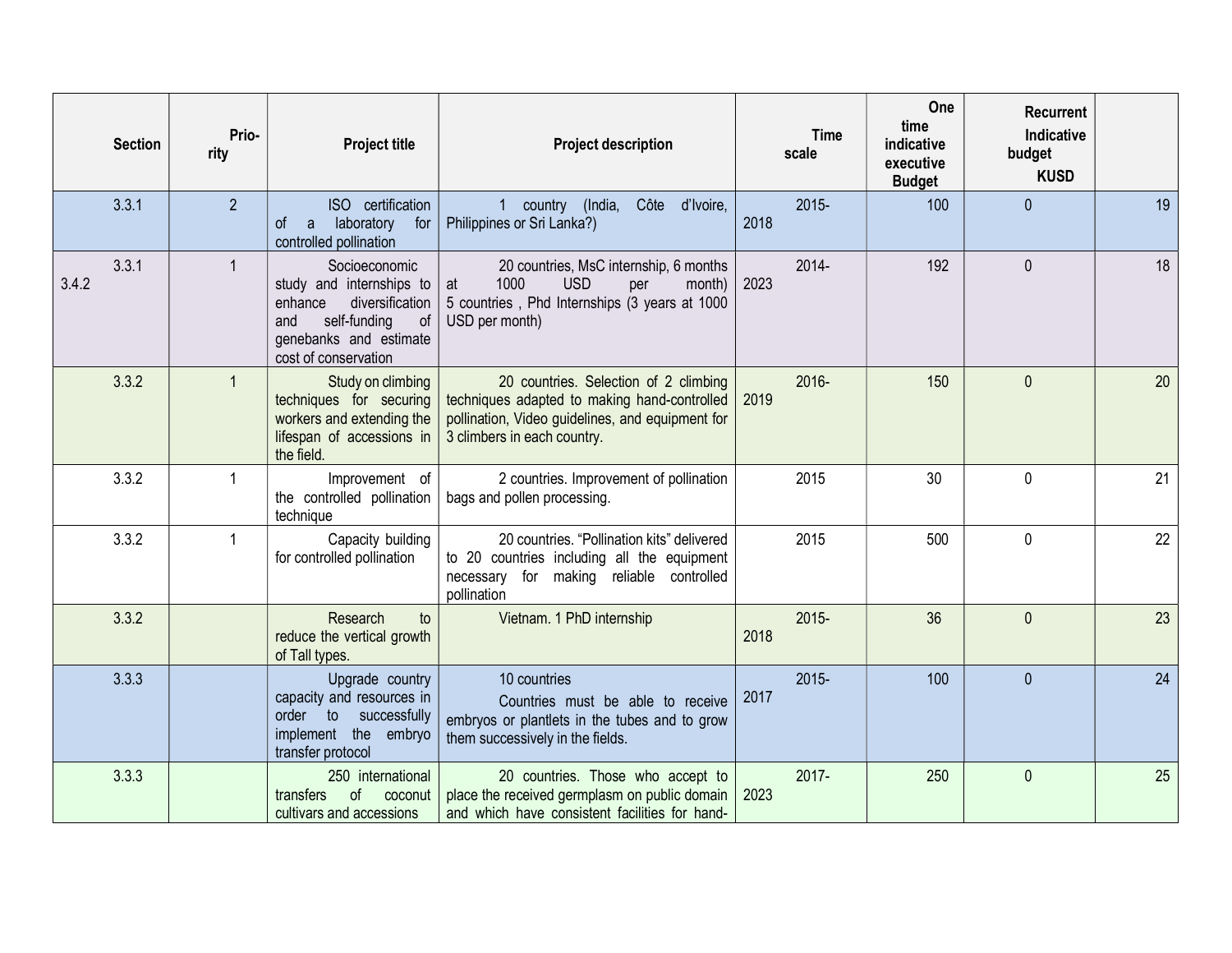| <b>Section</b> | Prio-<br>rity  | <b>Project title</b>                                                                                        | <b>Project description</b>                                                                                                                                                       | <b>Time</b><br>scale | One<br>time<br>indicative<br>executive<br><b>Budget</b> | <b>Recurrent</b><br>Indicative<br>budget<br><b>KUSD</b> |    |
|----------------|----------------|-------------------------------------------------------------------------------------------------------------|----------------------------------------------------------------------------------------------------------------------------------------------------------------------------------|----------------------|---------------------------------------------------------|---------------------------------------------------------|----|
|                |                |                                                                                                             | pollination programmes will be<br>controlled<br>favoured.                                                                                                                        |                      |                                                         |                                                         |    |
| 3.3.4          | $\mathbf{1}$   | Feasibility study<br>on small cryoconservation<br>units in national and<br>international genebanks          | 20 countries<br>Cryopreservation<br>Create<br>small<br>facilities in each genebank or use the<br>cryopreservation facilities already existing in the<br>hosting country          | 2015                 | 10                                                      | $\mathbf{0}$                                            | 27 |
| 3.3.4          | $\mathbf 1$    | Research<br>on<br>conditioning,<br>pollen<br>packaging, conservation<br>and cryopreservation.               | Lyophilisator vs<br>Cryopreservation;<br>drying process using saline solutions, possibility<br>of pollen to be sorted out several times from Cryo<br>for international transfer. | 2014-<br>2015        | 5                                                       | $\Omega$                                                | 26 |
| 3.3.4          | $\overline{2}$ | Research<br><b>on</b><br>conditioning,<br>embryo<br>packaging, conservation<br>and cryopreservation.        | Vitrification, etc How to transfer the<br>method to small units managed by genebanks?<br>Procedure to receive frozen embryos from<br>genebanks.                                  | $2014 -$<br>2016     | 50                                                      | $\theta$                                                | 26 |
| 3.3.4          | $\mathbf{1}$   | Feasibility study<br>creating<br>an<br>on.<br>international<br>cryo-<br>genebank for pollen and<br>embryos. | Very probably from already existing<br>facilities                                                                                                                                |                      | 5                                                       | 30                                                      | 28 |
| 3.3.4          | 1              | Creation of an<br>International<br>cryo<br>genebank for pollen                                              | Very probably from already existing<br>facilities                                                                                                                                |                      | 20                                                      | 30                                                      | 29 |
| 3.3.4          | $\overline{2}$ | Creation of an<br>International<br>cryo<br>genebank for embryos                                             | Very probably from already existing<br>facilities                                                                                                                                |                      | 20                                                      | 30                                                      | 30 |
| 3.3.4          | $\overline{2}$ | Cryoconservation<br>facilities for conserving<br>pollen and embryos in<br>countries<br>hosting<br>qenebank  | 10 countries, 6000 \$US per country, for<br>keeping embryos and pollen before transferring<br>them to the Cryogenebank. Will use already<br>existing facilities when available.  | $2015 -$<br>2023     | 60                                                      | $\mathbf{0}$                                            | 31 |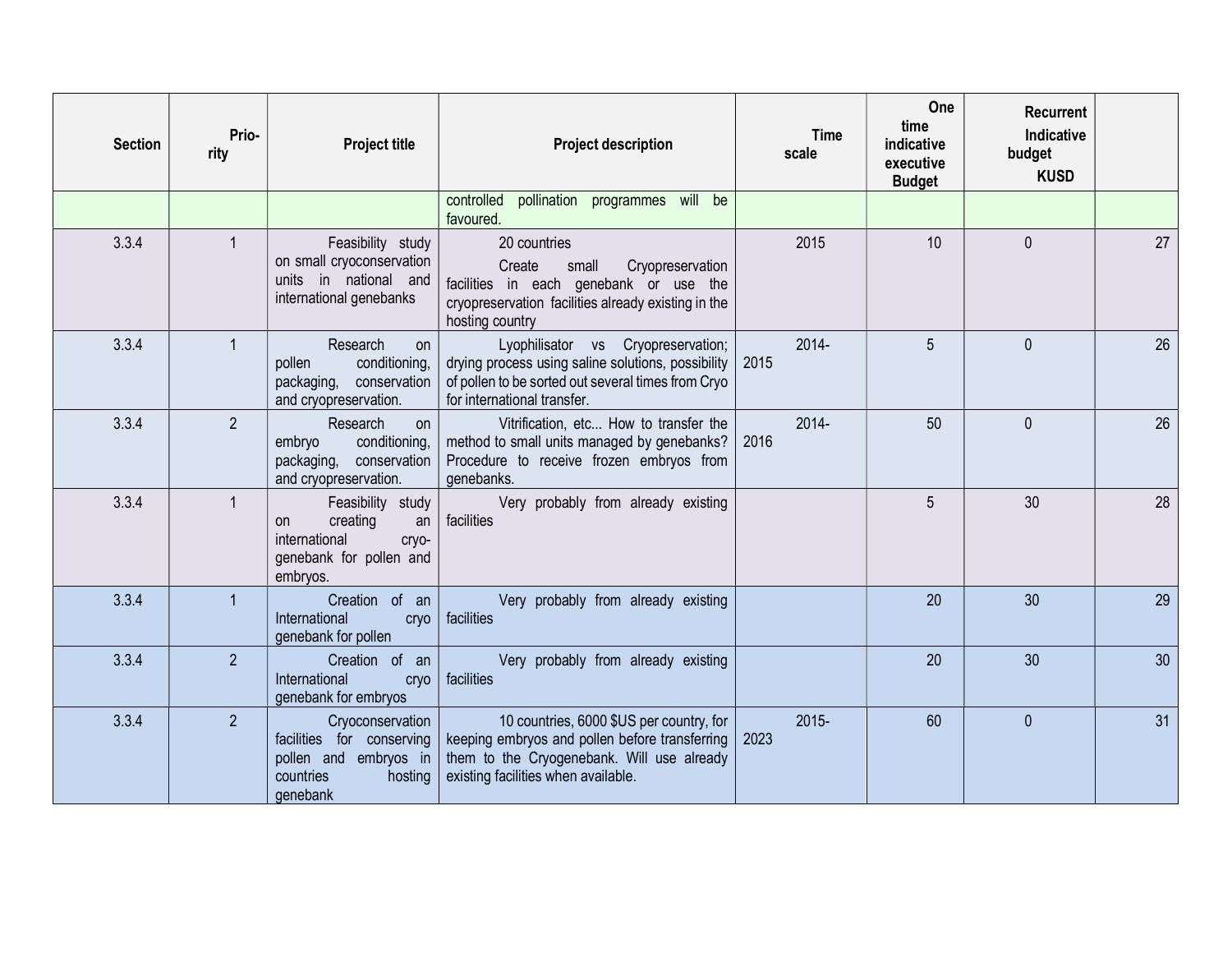|       | <b>Section</b> | Prio-<br>rity  | <b>Project title</b>                                                                                                                                       | <b>Project description</b>                                                                                                                                                                                                                                                                                                                           | <b>Time</b><br>scale | One<br>time<br>indicative<br>executive<br><b>Budget</b> | <b>Recurrent</b><br><b>Indicative</b><br>budget<br><b>KUSD</b> |    |
|-------|----------------|----------------|------------------------------------------------------------------------------------------------------------------------------------------------------------|------------------------------------------------------------------------------------------------------------------------------------------------------------------------------------------------------------------------------------------------------------------------------------------------------------------------------------------------------|----------------------|---------------------------------------------------------|----------------------------------------------------------------|----|
|       | 3.3.4          | $\overline{2}$ | Research<br><b>on</b><br>of<br>Cryoconservation<br>embryogenic calluses                                                                                    | 3 countries, 10000 \$US per country                                                                                                                                                                                                                                                                                                                  | $2015 -$<br>2017     | 30                                                      | $\theta$                                                       | 32 |
| 3.3.1 | 3.3.4          | 2 <sup>2</sup> | Study on planting<br>design for accessions and<br>of possible reduction of<br>accession size linked to<br>pollen cryopreservation.                         | 2 countries, \$US3000 per country<br>Pollen cryopreservation could offer the<br>possibility of reducing by a third or half the size<br>of accessions in the fields. It could be also<br>interesting to consider conserving palms of<br>different ages in the same "accession". This will<br>need to re-visit the concept of what is an<br>accession. | $2015 -$<br>2017     | $6\phantom{a}$                                          | $\mathbf{0}$                                                   | 33 |
|       | 3.4.4          | 3              | Study of coconut<br>reproduction<br>patterns,<br>pollination distance and<br>designs for genebanks<br>and Polymotu                                         | 1 country                                                                                                                                                                                                                                                                                                                                            | 2016-<br>2018        | 15                                                      | $\mathbf{0}$                                                   | 34 |
| 1.1.2 | 3.5            | 3              | internship<br><b>PhD</b><br>on archaeological data<br>regarding coconut palm                                                                               | Enhance understanding of genetic<br>diversity for optimizing collecting activities.<br>One country, 36 months, 2000 USD per<br>month                                                                                                                                                                                                                 | 2015-<br>2017        | 72                                                      | $\mathbf{0}$                                                   | 35 |
| 1.1.2 | 3.5            | 3              | PhD<br>internship<br>on germplasm transfers<br>conducted during<br>the<br>colonial period                                                                  | Enhanced understanding of genetic<br>diversity for optimizing collecting activities.<br>One country, 36 months, 2000 usd per<br>month                                                                                                                                                                                                                | 2017-<br>2019        | 72                                                      | $\mathbf{0}$                                                   | 36 |
|       | 3.5.1          | $\mathbf{1}$   | <b>Studies</b><br><b>on</b><br>identifying coconut palms,<br>cultivation systems and<br>coconut varieties by using<br>satellite images and GIS<br>systems. | Global level. Better appraisal of the real<br>coconut cultivation zone, and optimization of<br>collecting missions in farmer's fields                                                                                                                                                                                                                | $2014 -$<br>2016     | 10                                                      | $\mathbf{0}$                                                   | 37 |
|       | 3.5.1          | $\overline{2}$ | <b>Studies</b><br>on<br>coconut palms in small                                                                                                             | 3 Countries. Global estimation of the<br>number of palms planted in garden and cities.<br>house-gardens and cities   Optimization of collecting missions, and revision                                                                                                                                                                               | $2014 -$<br>2016     | $6\phantom{1}$                                          | $\mathbf{0}$                                                   | 38 |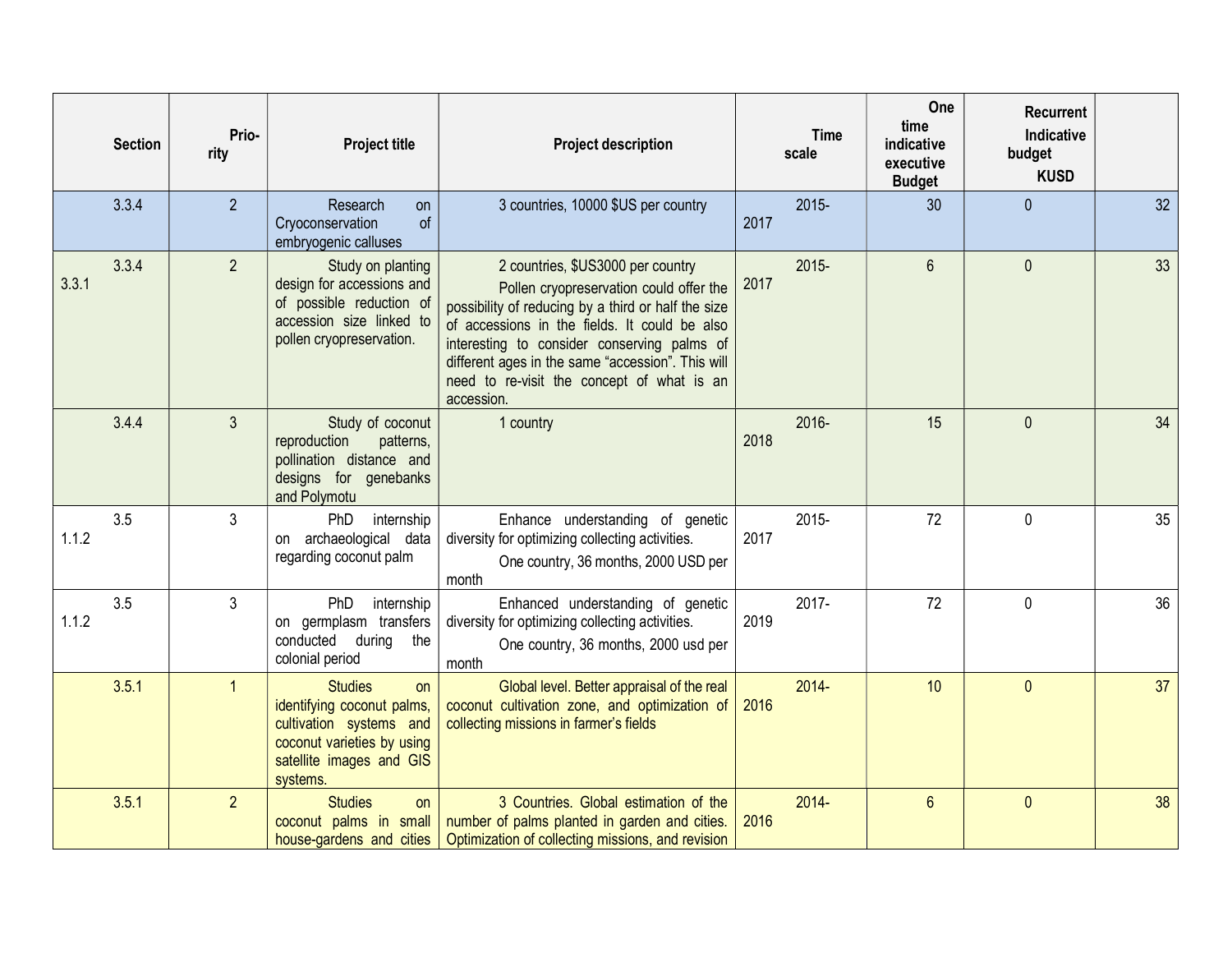| <b>Section</b> | Prio-<br>rity  | <b>Project title</b>                                                                                                | <b>Project description</b>                                                                                                                                                                                                                                                                                                         | <b>Time</b><br>scale | One<br>time<br>indicative<br>executive<br><b>Budget</b> | <b>Recurrent</b><br>Indicative<br>budget<br><b>KUSD</b> |    |
|----------------|----------------|---------------------------------------------------------------------------------------------------------------------|------------------------------------------------------------------------------------------------------------------------------------------------------------------------------------------------------------------------------------------------------------------------------------------------------------------------------------|----------------------|---------------------------------------------------------|---------------------------------------------------------|----|
|                |                | by using satellite images<br>and GIS systems.                                                                       | of the number of coconut palms existing at global<br>level.                                                                                                                                                                                                                                                                        |                      |                                                         |                                                         |    |
| 3.5.1          | $\overline{2}$ | Studies of zones<br>phytoplasma<br>where<br>diseases are spreading by<br>using satellite images and<br>GIS systems. | 5 Countries. Global estimation of the<br>spreading<br>of<br>phytoplasma<br>diseases,<br>Optimization of collecting missions, and<br>estimation of economic losses due to<br>phytoplasma diseases.                                                                                                                                  | $2014 -$<br>2016     | 15                                                      | $\mathbf{0}$                                            | 39 |
| 3.5.1          | $\mathbf{1}$   | Feasibility study<br>methodology<br>for<br>and<br>collecting<br>pollen<br>in<br>farmer's fields                     | How to process the pollen during<br>collecting mission?                                                                                                                                                                                                                                                                            | 2014-<br>2018        | 3                                                       | $\mathbf{0}$                                            | 40 |
| 3.5.1          | $\overline{2}$ | Feasibility study<br>on collecting on most<br>isolated and endangered<br>islands.                                   | partners<br>to<br>collect<br>Find<br>other<br>germplasm than coconut in the same collecting<br>mission and reduce the cost for coconut<br>research; make proposal for the islands to be<br>collected in accordance with local policies;<br>assess the possibility to ship a boat with small<br>cryopreservation and lab facilities | 2014-<br>2018        | $\overline{7}$                                          | $\theta$                                                | 41 |
| 3.5.1          | $\overline{1}$ | Collecting<br>compact Dwarfs and other<br>special varieties                                                         | 100<br>accessions<br>introduced<br>in<br>genebanks with final average size of 40 palms<br>(4000 palms planted, 30 \$US/palms; about 30<br>ha, 3 ha in 10 genebanks). Pollen collecting for<br>cryo and direct use (50 g per accession, total 5<br>kg).                                                                             | 2014-<br>2018        | 120                                                     | $\theta$                                                | 42 |
| 3.5.2          | $\overline{1}$ | for<br>Collecting<br>pest and disease                                                                               | 100 accessions to collect and introduce<br>locally in genebank with average size of 60<br>palms (6000 palms planted, 30 \$US per palm,<br>about 50 ha, 5 ha in 10 genebanks). Pollen<br>collecting for Cryo and direct use (50 g per<br>accession, total 5 kg)                                                                     | 2014-<br>2023        | 180                                                     | $\mathbf{0}$                                            | 43 |
| 3.5.2          | $\overline{2}$ | Collecting<br>for<br>filling geographical gaps                                                                      | 100 accessions to collect and introduce<br>in genebank with average final size of 60 palms<br>(6000 palms planted, 30 \$US per palm, about 50<br>ha, 5 ha in 10 genebanks). Pollen collecting for                                                                                                                                  | 2016-<br>2020        | 150                                                     | $\mathbf{0}$                                            | 44 |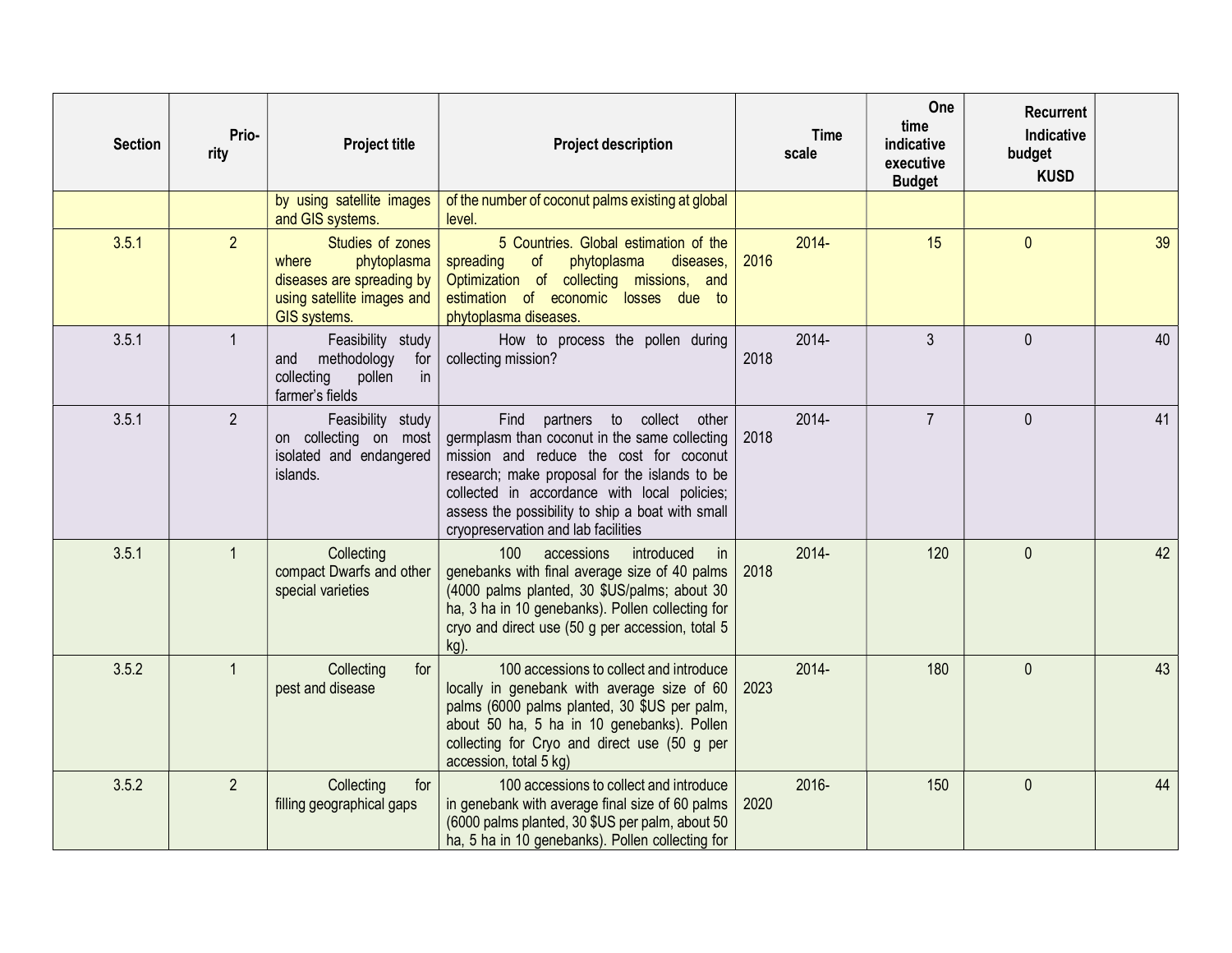|       | <b>Section</b> | Prio-<br>rity  | <b>Project title</b>                                                                                                                    | <b>Project description</b>                                                                                                                                                                                                                                       | <b>Time</b><br>scale | One<br>time<br>indicative<br>executive<br><b>Budget</b> | <b>Recurrent</b><br>Indicative<br>budget<br><b>KUSD</b> |    |
|-------|----------------|----------------|-----------------------------------------------------------------------------------------------------------------------------------------|------------------------------------------------------------------------------------------------------------------------------------------------------------------------------------------------------------------------------------------------------------------|----------------------|---------------------------------------------------------|---------------------------------------------------------|----|
|       |                |                |                                                                                                                                         | cryo and direct use.(50 g per accession, total 5<br>kg)                                                                                                                                                                                                          |                      |                                                         |                                                         |    |
|       | 3.5.2          | $\overline{3}$ | Collecting<br>on<br>isolated<br>and<br>most<br>endangered islands                                                                       | 100-200 accessions to collect, of which:<br>- 40 accessions introduced in<br>genebanks with average final size of 60 palms<br>per accession (2400 palm planted, 30 \$US per<br>palm, about 50 ha, 5 ha in 10 genebanks);<br>- The remaining to be conserved only | 2020-<br>2023        | 200                                                     | $\mathbf{0}$                                            | 45 |
|       |                |                |                                                                                                                                         | under cryo with final average size of 400<br>embryos and 50 g of pollen per accession<br>(Maximum total of                                                                                                                                                       |                      |                                                         |                                                         |    |
| 2.5.8 | 3.5.4          | $\mathbf{3}$   | Study on role of<br>the coconut palm to<br>mitigate coastal erosion                                                                     | 2 countries. Also during surveys of<br>Islands endangered by climate change- Try to<br>link with other partners such as CGIAR                                                                                                                                    | 2016-<br>20238       | 12                                                      | $\mathbf{0}$                                            | 46 |
|       | 3.6.3          | $\mathbf{1}$   | Feasibility study<br>on creating quarantine<br>centres for pest and<br>disease indexing                                                 | Objective: 2-3 quarantine centre<br>worldwide                                                                                                                                                                                                                    | 2015                 | $6\overline{6}$                                         | $\Omega$                                                | 47 |
|       | 3.6.3          | $\mathbf{1}$   | First quarantine<br>centre for coconut pest<br>and disease indexing                                                                     | Probably using<br>already<br>existing<br>facilities with additional equipment.                                                                                                                                                                                   | 2016                 | 50                                                      | 30                                                      | 48 |
|       | 3.6.3          | $\mathbf{1}$   | Second<br>quarantine centre<br>for<br>coconut pest and disease<br>indexing                                                              | Probably using already<br>existing<br>facilities with additional equipment                                                                                                                                                                                       | 2018                 | 50                                                      | 30                                                      | 49 |
|       | 3.7.2          | $\mathbf{1}$   | Study<br>and<br>Internships in ethnology to<br>farmer's<br>assess<br>knowledge on coconut<br>reproduction mode and<br>coconut germplasm | 20 countries, MsC internships (6<br>months<br>at<br>1300<br><b>USD</b><br>month)<br>per<br>5 countries, Phd Internships (3 years at 1300<br>USD per month)                                                                                                       | 2014-<br>2019        | 192                                                     | $\mathbf{0}$                                            | 50 |
|       | 3.7.2          | $\mathbf{1}$   | Study<br>and<br>Internships in ethnology to $\vert$ at 1300 USD per month)                                                              | 5 countries, MsC internship (6 months                                                                                                                                                                                                                            | 2022-<br>2023        | $\mathbf 0$                                             | $\mathbf{0}$                                            | 51 |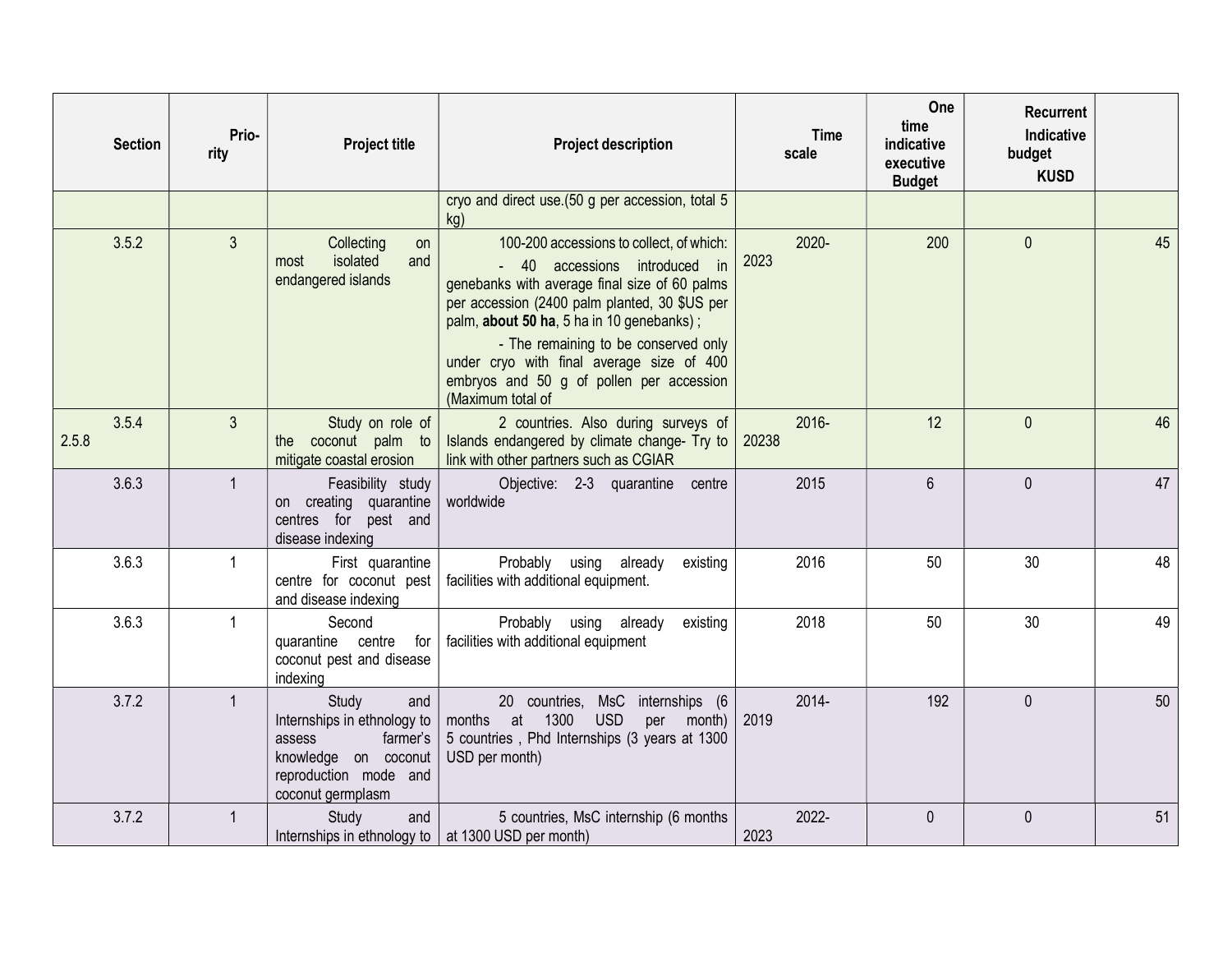| <b>Section</b> | Prio-<br>rity  | <b>Project title</b>                                                                                                                                                         | <b>Project description</b>                                                                                                                      | <b>Time</b><br>scale | One<br>time<br>indicative<br>executive<br><b>Budget</b> | <b>Recurrent</b><br>Indicative<br>budget<br><b>KUSD</b> |    |
|----------------|----------------|------------------------------------------------------------------------------------------------------------------------------------------------------------------------------|-------------------------------------------------------------------------------------------------------------------------------------------------|----------------------|---------------------------------------------------------|---------------------------------------------------------|----|
|                |                | evaluate<br>impact<br>on<br>study<br>and<br>previous<br>communication strategy<br>on farmer's knowledge on<br>reproduction<br>coconut<br>mode<br>and<br>coconut<br>germplasm |                                                                                                                                                 |                      |                                                         |                                                         |    |
| 3.7.3          | $\overline{2}$ | Research<br>on<br>additional<br>descriptors<br>(morphology of flowers,<br>roots, pollen, quality traits<br>of kernel and water)                                              | See<br>Idea:<br>research<br>http://www.cogentnetwork.org/research-<br>ideas/new-coconut-descriptors<br>Plus quality traits off kernel and water | $2015 -$<br>2017     | 40                                                      | $\mathbf 0$                                             | 53 |
| 3.7.3          | $\overline{2}$ | Revision of the<br>coconut descriptor list                                                                                                                                   | 2 countries                                                                                                                                     | 2018                 | 5                                                       | $\mathbf 0$                                             | 52 |
| 3.7.3          | $\mathbf{1}$   | Evaluation of the<br>manpower, equipment and<br>costing the observation of<br>standard descriptors                                                                           | In Sri Lanka and Côte d'Ivoire                                                                                                                  | 2014-<br>2015        | $\mathfrak{Z}$                                          | $\mathbf 0$                                             | 54 |
| 3.7.4          | $\mathbf{1}$   | Establishing<br>experiments<br>fields<br>on<br><b>Dwarfisms inheritances</b>                                                                                                 | 5 countries, 800 palms per country,<br>(4000 palms planted, 30 \$US per palm).                                                                  | 2016-<br>2023        | 120                                                     | $\mathbf 0$                                             | 55 |
| 3.7.4          | $\overline{2}$ | Establishing<br>experiments<br>fields<br>of<br>Dwarf x Dwarf complex<br>hybrids for tolerance to<br>LYD and productivity                                                     | 10 countries, 800 palms per country<br>(8000 palms, 20 \$US per palm because part<br>from open or assisted pollination).                        | $2015 -$<br>2023     | 160                                                     | $\mathbf 0$                                             | 56 |
| 3.7.4          | 3              | <b>Drought</b><br>resistance tests conducted<br>in vitro and in the field                                                                                                    | 1 country, 400 palms, \$US30 per palm<br>including lab studies                                                                                  | 2017-<br>2004        | 12                                                      | $\mathbf 0$                                             | 57 |
| 3.8.1          | $\overline{1}$ | Efficient<br>data<br>duplication system<br>$\mathsf{in}$<br>genebanks                                                                                                        | Expertises and visits of genebanks                                                                                                              | 2016-<br>2018        | 10                                                      | $\mathbf{0}$                                            | 58 |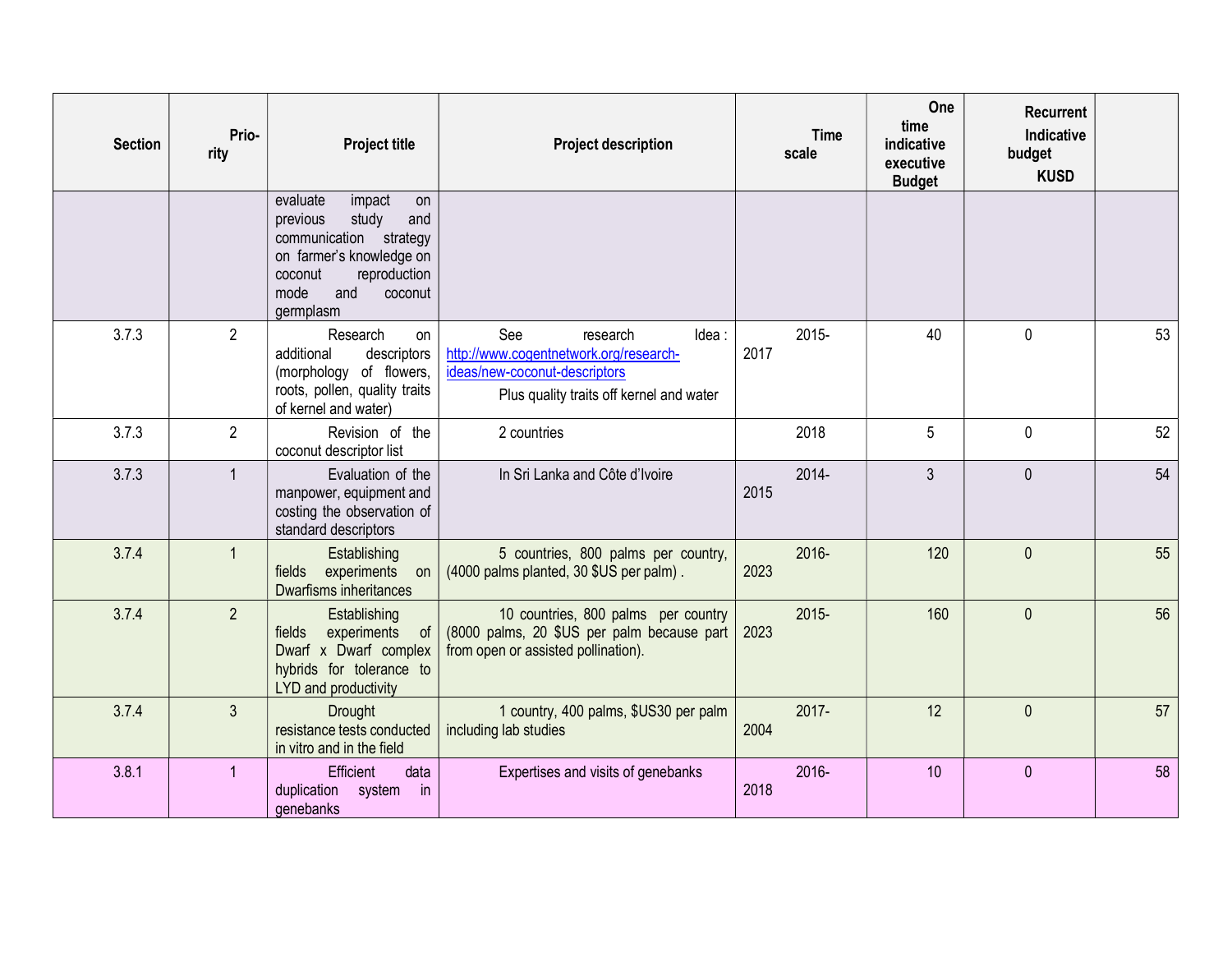| <b>Section</b> | Prio-<br>rity  | <b>Project title</b>                                                                                                             | <b>Project description</b>                                                                                                                                          | <b>Time</b><br>scale | One<br>time<br>indicative<br>executive<br><b>Budget</b> | <b>Recurrent</b><br><b>Indicative</b><br>budget<br><b>KUSD</b> |    |
|----------------|----------------|----------------------------------------------------------------------------------------------------------------------------------|---------------------------------------------------------------------------------------------------------------------------------------------------------------------|----------------------|---------------------------------------------------------|----------------------------------------------------------------|----|
| 3.8.1          | $\overline{2}$ | the<br>Develop<br>"COCObank" software                                                                                            | For managing palm by palm data and<br>controlled pollinations in genebanks                                                                                          | $2015 -$<br>2016     | 25                                                      | $\mathbf{0}$                                                   | 59 |
| 3.8.1          | $\overline{3}$ | Feasibility study -<br>Assessment of the interest<br>of<br><b>GRIN-GLOBAL</b><br>software for COGENT                             | Expertise and exchange with s and<br>visits of genebanks                                                                                                            | 2014                 | $\overline{2}$                                          | $\Omega$                                                       | 60 |
| 3.8.1          | $\overline{3}$ | Research<br>and<br>equipment for numbering<br>and identifying the palms<br>in the field, and gathering<br>the data in the field. | 2 countries. GIS localisation of the<br>palms, electronic devices to identify palms and<br>collect data, carving numbers of the stems                               | $2015 -$<br>2016     | 5                                                       | $\mathbf{0}$                                                   | 61 |
| 3.8.2          | $\mathbf{1}$   | Develop<br>the<br>"COCOgis" software in<br>replacement of CGRD                                                                   | For international visibility of coconut<br>conservation and use                                                                                                     | $2015 -$<br>2017     | 20                                                      | $\mathbf{0}$                                                   | 62 |
| 3.8.2          | $\mathbf{1}$   | Global<br>management of data in<br>CGRD and COCOgis.                                                                             | For international visibility of coconut<br>conservation and use. Preferably located in a<br><b>COGENT</b> country                                                   | Recurrent            | $\mathbf{0}$                                            | 5                                                              | 63 |
| 3.8.2          | $\overline{2}$ | Link COCObank<br>to COCOGIS software                                                                                             | For easier information access                                                                                                                                       | 2015                 | 5                                                       | $\mathbf{0}$                                                   | 64 |
| 3.8.2          | $\overline{2}$ | 20<br>Training<br>curators to COCObank<br>and COCOgis systems                                                                    | Meeting of 6-7 curators and trainers in<br>a genebank                                                                                                               | 2016-<br>2018        | 20                                                      | $\mathbf{0}$                                                   | 65 |
| 3.8.3          | $\overline{2}$ | Database on and<br>for farmers                                                                                                   | Section "Planting material for farmers"<br>and link to websites of 10 institutions of<br>COGENT member-countries.                                                   | 2014-<br>2018        | 10                                                      | $\mathbf{0}$                                                   | 66 |
| 3.9.1          | $\mathbf{1}$   | high-quality<br>whole genome sequence                                                                                            | Two Dwarf-type varieties (complete<br>draft genome 50 x coverage). Transcriptome                                                                                    | $2014 -$<br>2018     | 750                                                     | $\mathbf{0}$                                                   | 67 |
| 3.9.1          | 2 <sup>1</sup> | Internships<br>in<br>applied<br>genomics<br>to<br>breeding                                                                       | 5 PhD internships, 36 monthes, 1000<br><b>USD/months</b>                                                                                                            | $2015 -$<br>2023     | 180                                                     | $\mathbf{0}$                                                   | 68 |
| 3.9.1          | $\overline{3}$ | Core<br>set<br>of<br>genotypes to be planted                                                                                     | 4 countries, 8 cultivars and 200 palms<br>per country (800 palm planted, 30 \$US per palm,<br>by the breeders interested $\vert$ about 5.3 ha, 1.5 ha per genebank) | $2015 -$<br>2016     | 24                                                      | $\mathbf{0}$                                                   | 69 |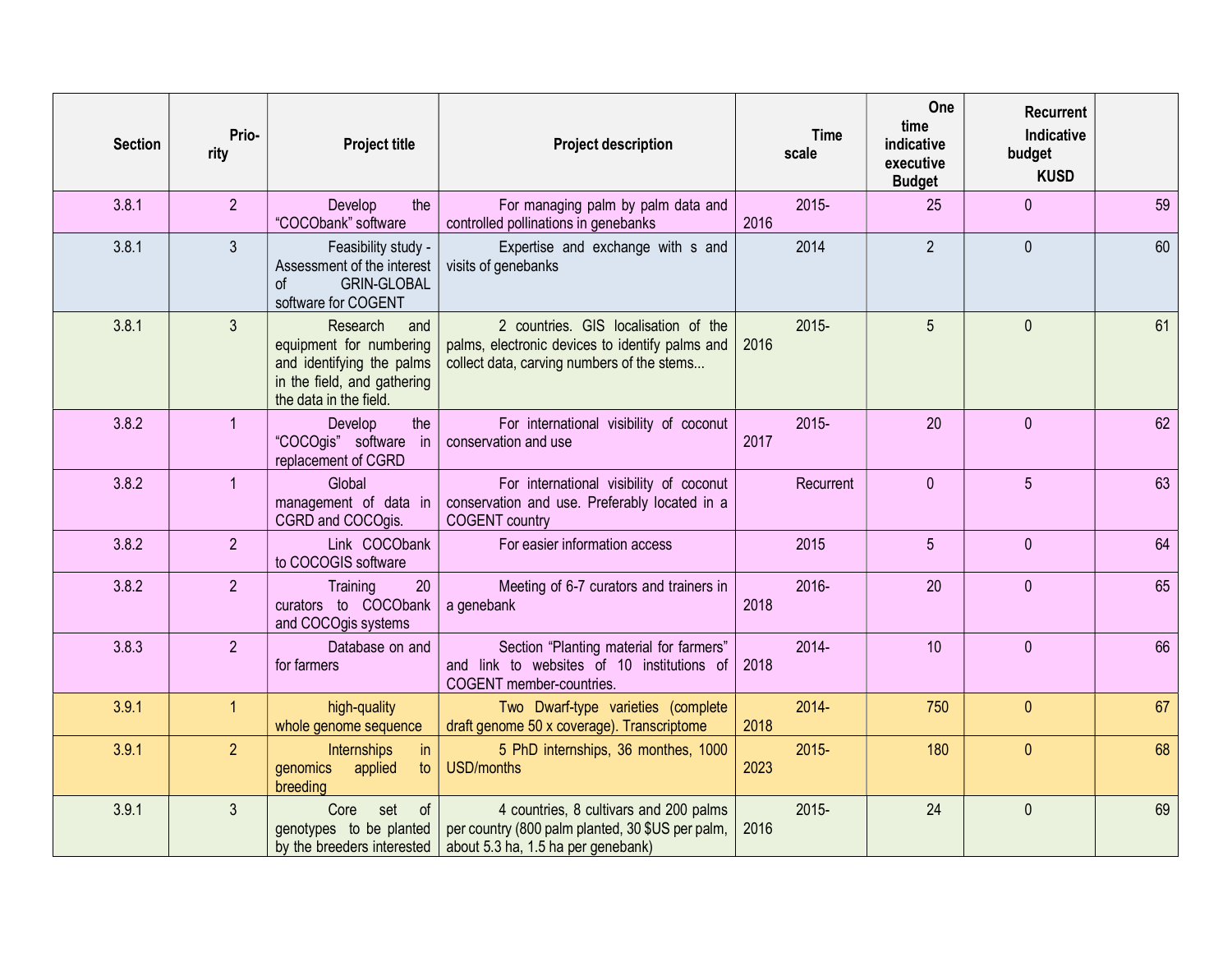| <b>Section</b> | Prio-<br>rity  | <b>Project title</b>                                                       | <b>Project description</b>                                                                                                              | <b>Time</b><br>scale | One<br>time<br>indicative<br>executive<br><b>Budget</b> | <b>Recurrent</b><br>Indicative<br>budget<br><b>KUSD</b> |    |
|----------------|----------------|----------------------------------------------------------------------------|-----------------------------------------------------------------------------------------------------------------------------------------|----------------------|---------------------------------------------------------|---------------------------------------------------------|----|
|                |                | by developing a genomic<br>approach                                        |                                                                                                                                         |                      |                                                         |                                                         |    |
| 3.9.2          | 1              | <b>Field</b><br>experiments for measuring<br>associated trait data         | 3 countries. Planting of 3 experiments<br>of 1000 palms each (3000 palms planted, 30<br>\$US per palm, about 21 ha, 7 ha per genebank). | $2014 -$<br>2016     | 90                                                      | $\mathbf{0}$                                            | 70 |
| 3.9.2          | $\overline{3}$ | Sample existing<br>old genetic trials for future<br>molecular analysis     | 3000 palms sampled for leaflets                                                                                                         | 2014,2016            | $6\phantom{a}$                                          | $\mathbf{0}$                                            | 71 |
| 3.9.2          | $\overline{3}$ | <b>Metagenomics</b><br>analysis conducted on<br>soils samples              | 100 soils samples in 10 COGENT<br>genebanks                                                                                             | $2015 -$<br>2016?    | 10                                                      | $\mathbf{0}$                                            | 72 |
| 3.9.3          | $\overline{1}$ | Evolution of the<br>molecular marker Kit and<br>updating existing database | Change in DNA analyze technique,<br>Analysis to be re-done on part of the database                                                      | 2016-<br>2018        | 30                                                      | $\mathbf{0}$                                            | 73 |
| 3.9.3          | 2 <sup>1</sup> | DNA study of Sri<br>Lankan accessions                                      | 900 analysis of 15 SRR markers (34<br>USD per palm)                                                                                     | $2015 -$<br>2016     | 31                                                      | $\mathbf{0}$                                            | 74 |
| 3.9.3          | 2 <sup>1</sup> | DNA study of<br>accessions of another<br>genebank                          | 900 analysis of 15 SRR markers                                                                                                          | $2016 -$<br>2017     | 31                                                      | $\theta$                                                | 75 |
| 3.9.3          | 1              | Checking<br>the<br>reliability of the controlled<br>pollination process    | 600 analysis in 3 genebanks                                                                                                             | $2015 -$<br>2022     | 20                                                      | $\mathbf{0}$                                            | 76 |
| 3.9.4          | $\mathbf{1}$   | Developing DNA<br>analysis from pollen                                     | DNA extraction from pollen for SSR<br>analysis                                                                                          | 2014                 | $\overline{3}$                                          | $\mathbf{0}$                                            | 77 |
| 3.9.4          | $\overline{2}$ | DNA analysis in<br>farmer's fields                                         | 1200 palms from 200 populations                                                                                                         | $2015 -$<br>2023     | 41                                                      | $\mathbf{0}$                                            | 78 |
| 3.10           | $\overline{2}$ | Cogent<br>Coordination                                                     | Full time                                                                                                                               | 2015-<br>2023        | $\pmb{0}$                                               | 72                                                      | 79 |
| 3.10           | $\overline{2}$ | Scientific<br>assistant for COGENT                                         | Full time - will depends on the location<br>of COGENT Secretariat                                                                       | $2015 -$<br>2023     | $\mathbf 0$                                             | $\mathbf 0$                                             | 80 |
| 4.0            | $\overline{1}$ | Contribution<br>οf<br>the CGIAR system<br>to                               | The funding will be shared on an<br>accession basis on the proposition of COGENT                                                        | $2015 -$<br>2023     | $\mathbf 0$                                             | 500                                                     | 81 |